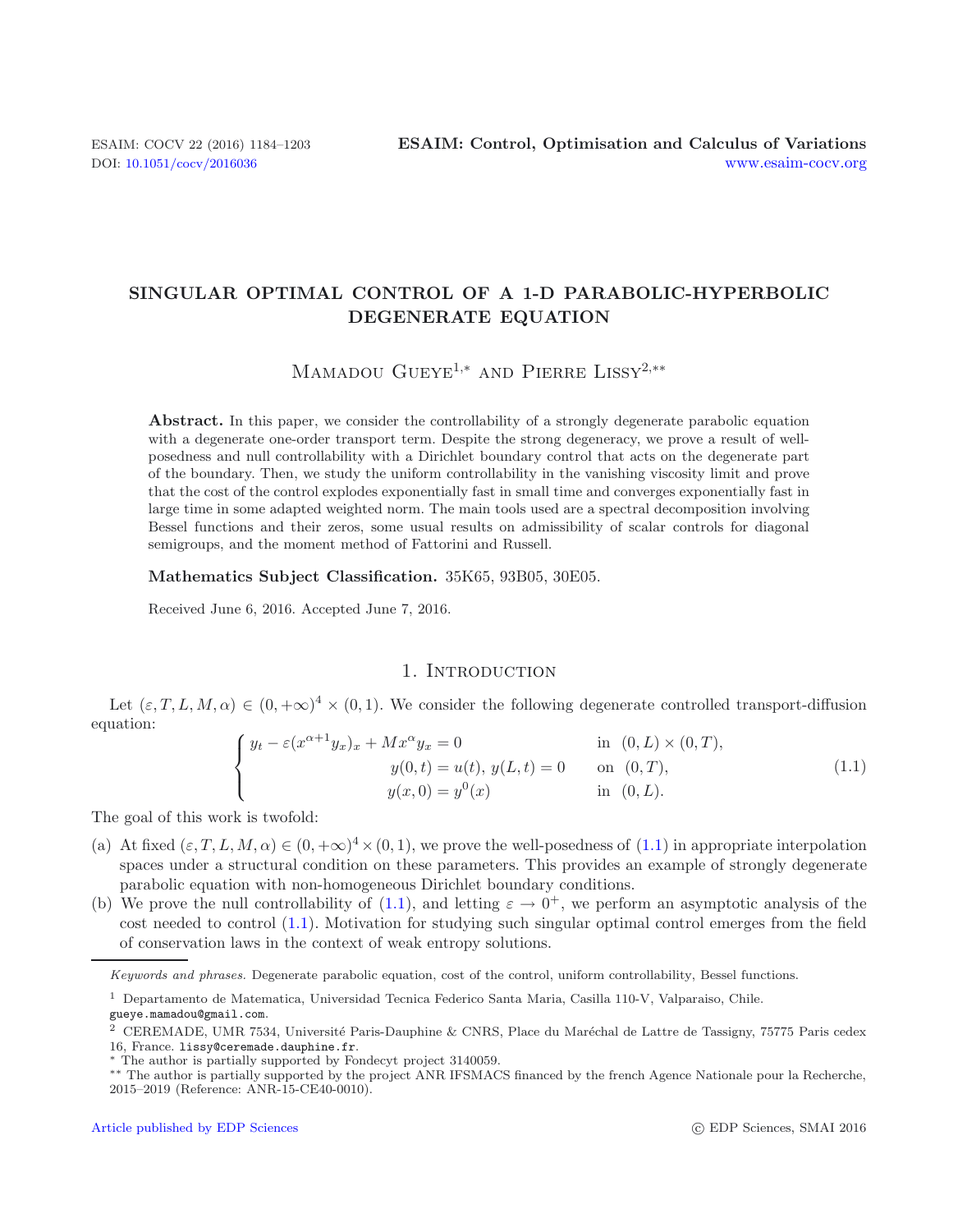<span id="page-1-0"></span>Let us explain with more details the last point. Let  $H$  be a Hilbert space, that will be described precisely later on, so that system  $(1.1)$  admits a unique solution for initial conditions in H. We say that system  $(1.1)$  is null controllable in H at time T with controls in  $L^2(0,T)$  if for any  $y^0 \in H$ , there exists  $u \in L^2(0,T)$  such that  $y(\cdot,T) \equiv 0$ . Assume that  $(1.1)$  is null controllable in some space H, we denote by  $U(\varepsilon, T, L, M, \alpha, y^0)$  the set of controls  $u \in L^2(0,T)$  such that the corresponding solution of  $(1.1)$  satisfies  $y(\cdot,T) \equiv 0$ . Now, we can define the quantity which measures the cost of the null controllability for the system  $(1.1)$  as follows:

$$
\mathcal{K}(\varepsilon,T,L,M,\alpha):=\sup_{\|y^0\|_H\leq 1}\left\{\inf\{\|u\|_{L^2(0,T)}\,|\,u\in U\big(\varepsilon,T,L,M,\alpha,y^0\big)\}\right\}.
$$

We are interested in the dependence of this cost with respect to  $\varepsilon, T, L, M$  and  $\alpha$  in the vanishing viscosity limit  $\varepsilon \to 0^+$ . In particular it is interesting to know whether or not this quantity remains bounded as  $\varepsilon \to 0^+$ . If it is the case, we will say that the system is *uniformly null controllable*.

To have an insight of how the cost  $\mathcal{K}(\varepsilon, T, L, M, \alpha)$  behaves, it is natural to look at the limit system when  $\varepsilon \to 0^+$ :

<span id="page-1-1"></span>
$$
\begin{cases}\n y_t + Mx^{\alpha} y_x = 0 & \text{in } (0, L) \times (0, T), \\
 y(0, t) = u(t) & \text{on } (0, T), \\
 y(x, 0) = y^0(x) & \text{in } (0, L).\n\end{cases}
$$
\n(1.2)

Let us point out that, as for system  $(1.1)$ , it is not clear how to define the potential solutions of  $(1.2)$ . The fact that the transport coefficient vanishes at  $\{x=0\}$  and is not Lipschitz excludes the use of the standard theory of transport equations. Nevertheless, as for transport equations with BV coefficients (see  $[2,8]$  $[2,8]$  $[2,8]$ ), it remains possible to prove the existence of solutions in a satisfactory sense. We postpone to Appendix B the study of [\(1.2\)](#page-1-0) in appropriate spaces, thanks to the method of characteristics.

By regarding the characteristic curves of  $(1.2)$  (see Eq.  $(B.10)$ ), it is straightforward to observe that sys-tem [\(1.2\)](#page-1-0) is null controllable at time T if and only if  $T \n\leq L^{1-\alpha}/((1-\alpha)M)$ . Hence, we may expect that, as  $\varepsilon \to 0^+$ :

- $\mathcal{K}(\varepsilon, T, L, M, \alpha) \to \infty$  for  $T < L^{1-\alpha}/((1-\alpha)M)$ ,
- $\mathcal{K}(\varepsilon, T, L, M, \alpha) \to 0$  for  $T > L^{1-\alpha}/((1-\alpha)M)$ .

However, proving this kind of result is very difficult even in the non-degenerate case (and might even be false, *cf*. [\[7](#page-18-2)]).

From now on, we will consider the state space  $H = L^2((0,1); x^{-M/\epsilon}dx)$  (this choice will be justified later). Our first main result, which concerns the uniform controllability of system [\(1.1\)](#page-0-0), is the following.

**Theorem 1.1.** *For every*  $(\varepsilon, T, L, M, \alpha) \in (0, +\infty)^4 \times (0, 1)$  *such that*  $M/\varepsilon > \alpha$  *and any*  $y^0 \in H$ *, there exists a control*  $u \in L^2(0,T)$  *such that the associated solution to* [\(1.1\)](#page-0-0) *satisfies*  $y(\cdot,T) \equiv 0$ *. Moreover, for every*  $(T, L, M, \alpha) \in (0, +\infty)^3 \times (0, 1)$  *with* T *verifying* 

<span id="page-1-3"></span>
$$
T > \frac{(2\sqrt{6})L^{1-\alpha}}{M(1-\alpha)},
$$

*there exists some constant*  $Q(T, L, M, \alpha) > 0$  *such that, for every*  $\varepsilon > 0$  *with*  $M/\varepsilon > \alpha$ *, we have* 

$$
\mathcal{K}(\varepsilon, \alpha, T, L, M) \le \exp\left(-\frac{\mathcal{Q}(T, L, M, \alpha)}{\varepsilon}\right). \tag{1.3}
$$

<span id="page-1-2"></span>**Remark 1.2.** Let us remark that we cover a wide range of initial conditions, notably every initial condition with compact support or even every initial condition  $y^0$  that vanishes fast enough at  $x = 0$ , for example such that  $y^{0}(x)x^{-n} \to 0$  for every  $n \in \mathbb{N}$ .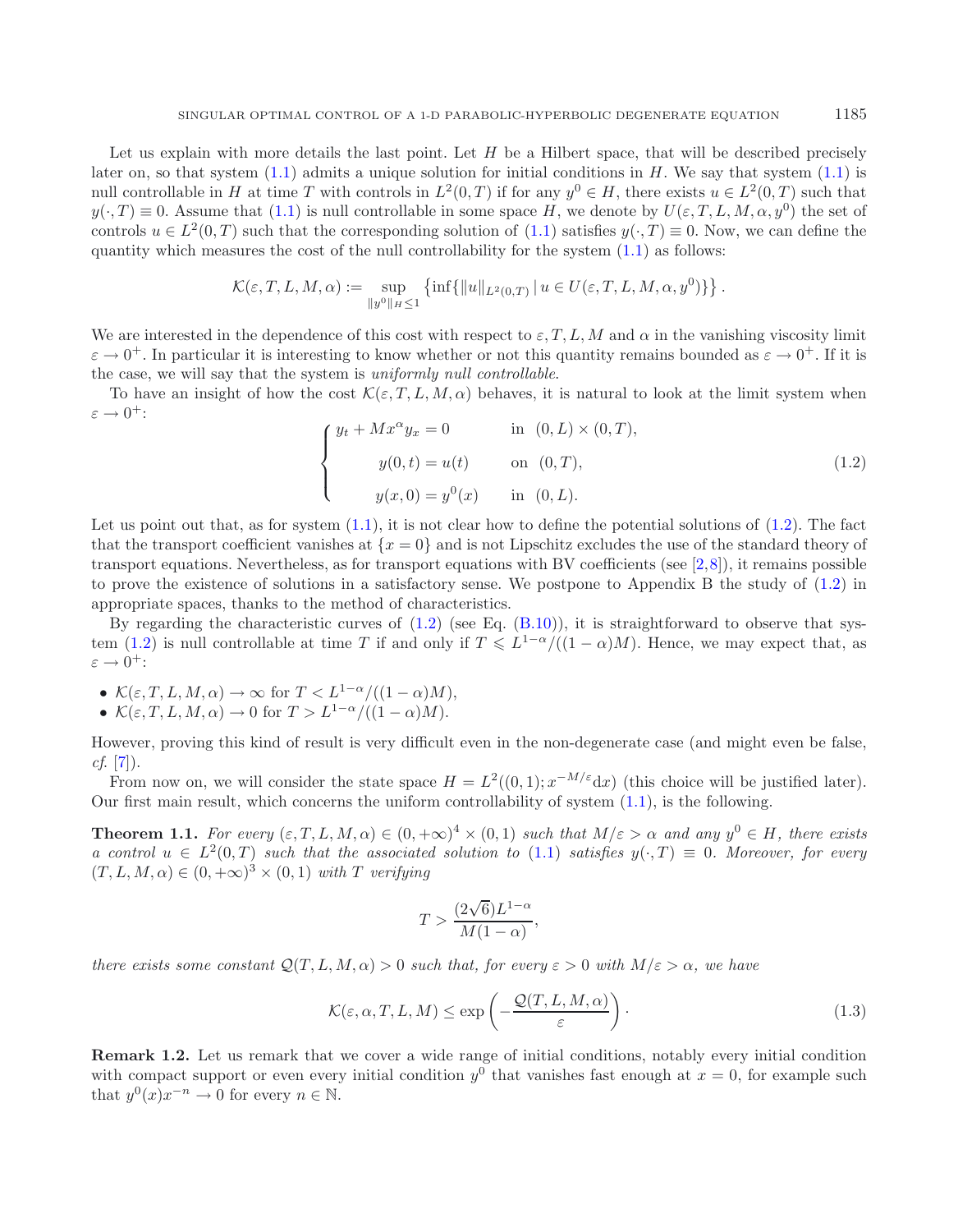<span id="page-2-0"></span>The second main result of this work concerns a lower bound for the cost of controllability in small time.

**Theorem 1.3.** *For every*  $(T, L, M, \alpha) \in (0, +\infty)^3 \times (0, 1)$  *with* T *verifying* 

<span id="page-2-2"></span>
$$
T < \frac{(0,98)L^{1-\alpha}}{M(1-\alpha)},
$$

*there exists some constant*  $\mathcal{R}(T, L, M, \alpha) > 0$  *such that, for every*  $\varepsilon > 0$  *with*  $M/\varepsilon > \alpha$ *, we have* 

$$
\mathcal{K}(\varepsilon, \alpha, T, L, M) \ge \exp\left(\frac{\mathcal{R}(T, L, M, \alpha)}{\varepsilon}\right). \tag{1.4}
$$

<span id="page-2-1"></span>**Remark 1.4.** One can observe that it is crucial in our theorems that  $M/\varepsilon > \alpha$ , and the above results do not hold notably in the case  $M \leq 0$ . This is explained by the fact that it is not possible to define boundary Dirichlet conditions if  $M/\varepsilon \leqslant \alpha$ .

**Remark 1.5.** In all what follows, it is enough to consider the case  $L = 1$  and  $M = 1$ . Indeed, this is a consequence of the following scaling argument: if y is a solution of [\(1.1\)](#page-0-0), then  $z(x, t) := y(Lx, L^{1-\alpha}t/M)$  is solution of

$$
\begin{cases}\ny_t - \tilde{\varepsilon}(x^{\alpha+1}y_x)_x + x^{\alpha}y_x = 0 & \text{in } (0, \tilde{T}) \times (0, 1), \\
y(0, t) = u(t), y(1, t) = 0 & \text{on } (0, \tilde{T}), \\
y(x, 0) = y^0(x) & \text{in } (0, 1),\n\end{cases}
$$

where  $\tilde{T} := TM/L^{1-\alpha}$  and  $\tilde{\varepsilon} := \varepsilon/M$ .

Null controllability of uniformly parabolic equations in one dimension is by now well understood. In the case where the control is distributed or is acting on a part of the boundary we refer to  $[9, 10, 18]$  $[9, 10, 18]$  $[9, 10, 18]$  $[9, 10, 18]$  $[9, 10, 18]$  $[9, 10, 18]$ . The case of parabolic equations degenerating at the boundary of the domain have been tackled more recently, using similar methods with new ingredients. The case of distributed controls or controls acting on a part of the boundary where the equation is non-degenerate, solved in [\[4](#page-18-5)], is approached using global Carleman estimates (*cf*. [\[10](#page-18-4)]). When the control acts on a part of the boundary where degeneracy occurs, approximate null controllability was first obtained in [\[5\]](#page-18-6) using local Carleman estimates (*cf*. [\[18\]](#page-19-0)). Then, this last result has been extended to exact null controllability in [\[15\]](#page-19-1), using the moment method (*cf*. [\[9\]](#page-18-3)) together with the transmutation method.

Let us now give a quick overview of some results concerning the study of the uniform controllability in singular limits. For more details concerning the exact scope of the existing results, we refer to the introduction of [\[24](#page-19-2)]. The first example of study was given in [\[7](#page-18-2)], where the authors studied the case of a transport-diffusion equation with constant coefficients in the vanishing viscosity limit, with positive or negative speed of propagation. In this paper, the authors proved that the cost of the control has to explode in small time and decreases exponentially in large time, however there is still a range of times for which the exact behavior of the cost of the control is unknown. The study of this simpler case has been continued in  $[11, 21, 22]$  $[11, 21, 22]$  $[11, 21, 22]$  $[11, 21, 22]$  $[11, 21, 22]$  (in these two last articles, a link is notably made between the vanishing viscosity problem and another famous problem concerning the cost of fast controls for the heat equation) and [\[24](#page-19-2)]. Let us also mention some extensions for varying in time and space speed M in arbitrary space dimension in [\[14\]](#page-18-8), for conservation laws in [\[20\]](#page-19-5) and for vanishing dispersion in [\[6,](#page-18-9) [12,](#page-18-10) [13\]](#page-18-11).

The rest of the paper is organized as follows:

- In Section 2.1, we give some notations and set our functional framework.
- In Section 2.2, we perform a careful spectral analysis of the degenerate elliptic operator appearing in [\(1.1\)](#page-0-0). As usual for degenerate operators, the eigenfunctions will be expressed thanks to Bessel functions and the eigenvalues thanks to the zeros of these Bessel functions.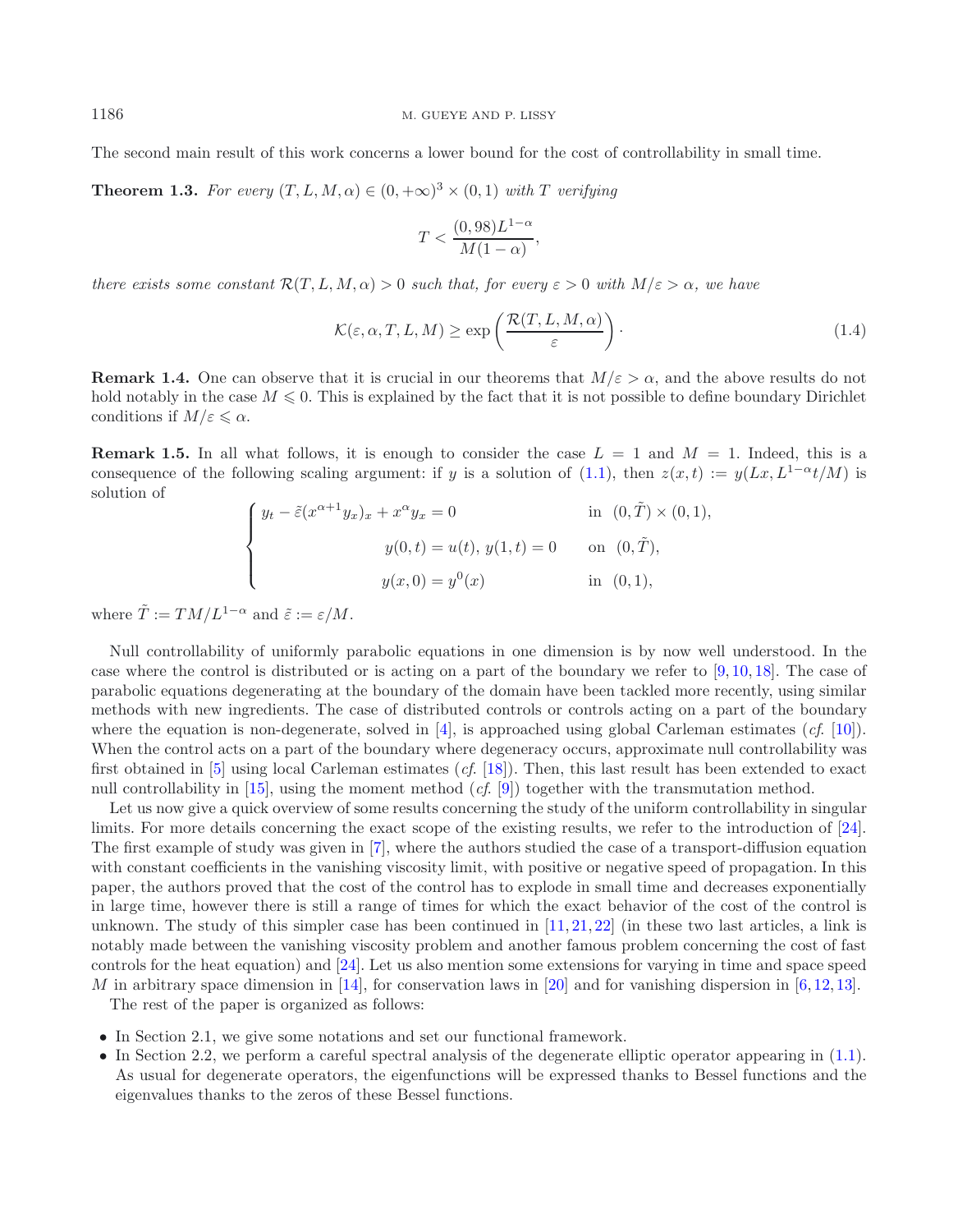- In Section 2.3, we give a well-posedness result for system  $(1.1)$  in appropriate spaces. The main tools used are the previous spectral decomposition and a result concerning the admissibility of scalar control operators for diagonal semigroups proved in [\[16](#page-19-6)].
- In Section 3.1, we prove Theorem [1.1](#page-1-1) concerning the null controllability and the exponential decreasing of the cost of the control in large time when  $\varepsilon \to 0^+$ . We use the moment method (see [\[9\]](#page-18-3)), which requires to study carefully some infinite product involving the eigenvalues and to exhibit an appropriate multiplier, which will be the one used in [\[31](#page-19-7)].
- To conclude, in Section 3.2, we prove Theorem [1.3](#page-2-0) concerning the explosion of the cost of controllability in small time when  $\varepsilon \to 0^+$ . The main ingredient of the proof is to consider some "quasi-optimal control" bringing the first eigenfunction of the elliptic operator to  $0$  at time  $T$  and the use of tools coming from complex analysis (notably an appropriate representation Theorem for entire functions) in the spirit of [\[7](#page-18-2)].

## <span id="page-3-0"></span>2. Preliminaries

# **2.1. Functional setting**

Here we give some notations and introduce some materials that will be used. We introduce an unbounded operator  $\mathcal{A}: D(\mathcal{A}) \subset L^2((0,L); x^{-1/\varepsilon} dx) \to L^2((0,1); x^{-1/\varepsilon} dx)$ :

$$
\begin{cases} D(\mathcal{A}) := \{ y \in D_{\max}(\mathcal{A}) | \lim_{x \to 0, 1} y(x) = 0 \}, \\ \forall y \in D(\mathcal{A}), \ \mathcal{A}y(x) := -\varepsilon (x^{\alpha+1} y_x)_x + x^{\alpha} y_x, \end{cases} \tag{2.1}
$$

where

$$
D_{\max}(\mathcal{A}) = \left\{ v \in L^2((0,1); x^{-1/\varepsilon} dx) | v, v' \in AC_{\text{loc}}, \mathcal{A}v \in L^2((0,1); x^{-1/\varepsilon} dx) \right\}.
$$

Then, under the structural assumption  $1/\varepsilon > \alpha$ , it is proven that  $(\mathcal{A}, D(\mathcal{A}))$  is self-adjoint on  $L^2((0,1); x^{-1/\varepsilon}dx)$ and generates an analytic semigroup of bounded linear operators  $S(t)$  (see [\[28](#page-19-8)], Sect. 4). Besides, there exists a Hilbert basis  $(\Phi^n)_{n\in\mathbb{N}\setminus\{0\}}$  of  $L^2((0,1); x^{-1/\epsilon}dx)$  and a sequence  $(\lambda_n)_{n\in\mathbb{N}\setminus\{0\}}$  of real numbers, with  $\lambda_n > 0$  and  $\lambda_n \to \infty$ , such that

$$
\mathcal{A}\varPhi^n = \lambda_n \varPhi^n \quad \forall n \in \mathbb{N} \backslash \{0\}.
$$

<span id="page-3-1"></span>Now, thanks to the continuous functional calculus (see [\[30\]](#page-19-9), pp. 35–39), we can introduce appropriate interpolation spaces for the initial data. For any  $s \geq 0$ , we define

$$
\mathcal{H}^s(0,1) := \left\{ u = \sum_{n \in \mathbb{N} \setminus \{0\}} a_n \varPhi^n \mid ||u||^2_{\mathcal{H}^s} := \sum_{n \in \mathbb{N} \setminus \{0\}} |a_n|^2 \lambda_n^s < \infty \right\},
$$

and let

$$
\mathcal{H}^{-s}(0,1) := [\mathcal{H}^s(0,1)]'.
$$

We denote the duality product by  $\langle \cdot, \cdot \rangle_{\mathcal{H}^{-s}, \mathcal{H}^s}$ , since the spacial domain will not change. Let us recall that for  $f := \sum a_n \Phi^n \in \mathcal{H}^{-s}$  and  $g := \sum b_n \Phi^n \in \mathcal{H}^s$ , it is easy to compute the duality product  $\langle f, g \rangle_{\mathcal{H}^{-s}, \mathcal{H}^s}$  by the following formula:

$$
\langle f, g \rangle_{\mathcal{H}^{-s}, \mathcal{H}^s} = \sum_{n \in \mathbb{N} \setminus \{0\}} a_n b_n. \tag{2.2}
$$

for a time  $T > 0$  and a real number  $\ell$  we let  $H^{\ell}(0,T)$  be the usual Sobolev space and we will use Bochner type spaces  $H^{\ell}(0, T; \mathcal{H}^s)$  (see [\[25\]](#page-19-10), p. 11).

For any  $z \in D(\mathcal{A})$  we denote by  $\mathcal{O}_{\varepsilon,\alpha}(z)$  the generalized derivative at  $\{x=0\}$ , that is

$$
\mathcal{O}_{\varepsilon,\alpha}(z) := \lim_{x \to 0} x^{\alpha+1-1/\varepsilon} z'(x).
$$

The fact this quantity make sense for any  $z \in D(\mathcal{A})$  is proved in [\[28](#page-19-8)].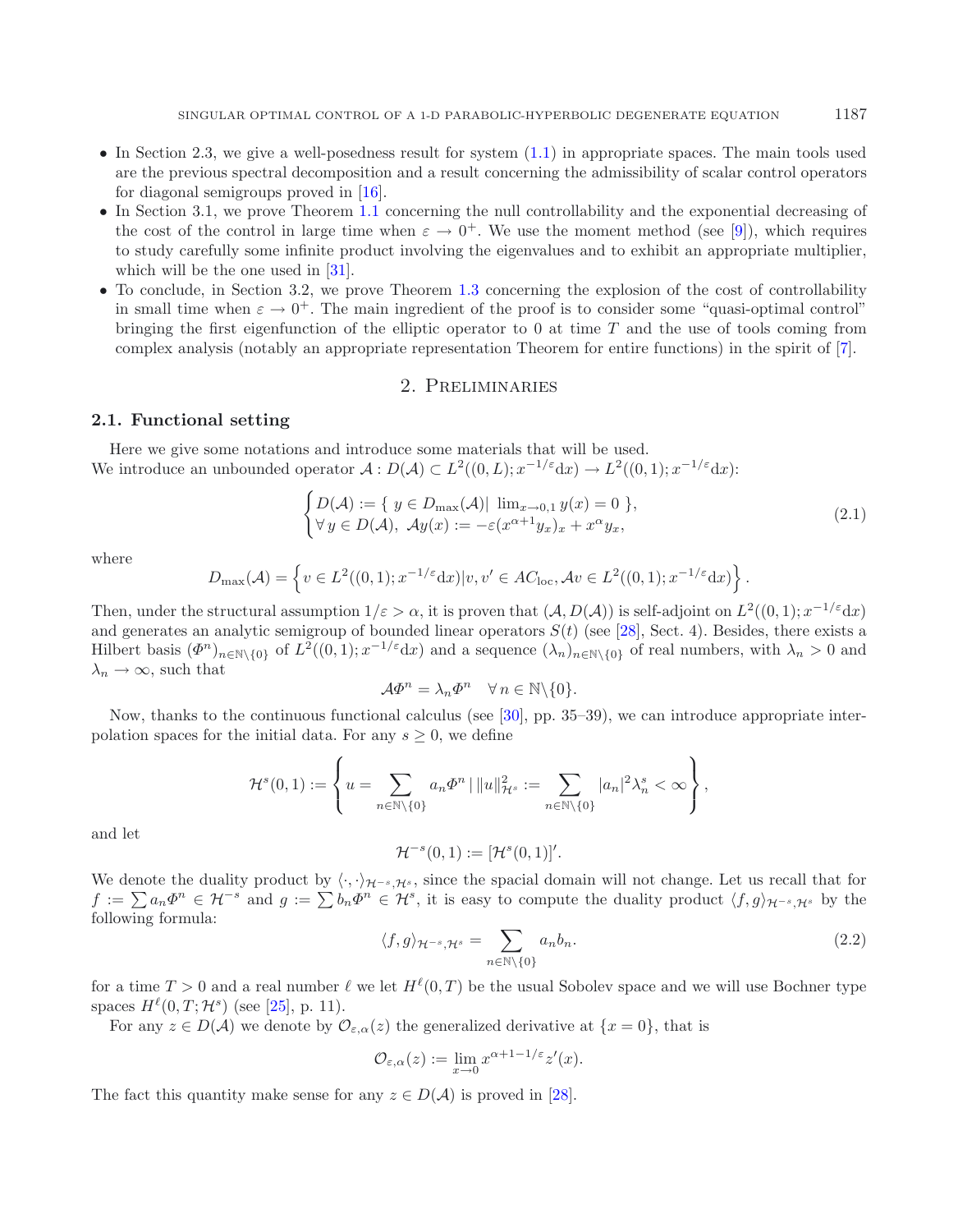### 1188 M. GUEYE AND P. LISSY

# **2.2. Spectral analysis**

<span id="page-4-2"></span>We aim at giving explicit expression of the eigenfunctions and eigenvalues of the spectral problem

<span id="page-4-1"></span>
$$
\begin{cases}\n\mathcal{A}\varphi(x) = \lambda\varphi(x), & x \in (0,1), \\
\varphi(0) = \varphi(1) = 0,\n\end{cases}
$$
\n(2.3)

where A was defined in  $(2.1)$ . This is a special case of Sturm–Liouville problem. Indeed, let us consider the following general case of Bessel equation

$$
x^{2}y'' + axy' + (bx^{\ell} + c)y = 0, \quad x \in (0, \infty),
$$
\n(2.4)

where a, b, and c are real numbers and  $\ell \neq 0$ . Then, referring to ([\[17](#page-19-11)], Sect. C, Eq. 2.162(1a)) the solutions of [\(2.4\)](#page-4-0) can be written as follows:

$$
\begin{cases}\nb \neq 0: & y(x) = x^{\frac{1}{2}(1-a)} Z_{\nu} (\kappa^{-1} \sqrt{b} x^{\kappa}), \\
b = 0: & y(x) = \begin{cases}\nC_1 x^{\frac{1}{2}(1-a+\ell\nu)} + C_2 x^{\frac{1}{2}(1-a-\ell\nu)} \text{ if } \nu \neq 0, \\
x^{\frac{1}{2}(1-a)} (C_1 + C_2 \log x) \text{ if } \nu = 0,\n\end{cases} (2.5)
$$

where

<span id="page-4-3"></span>
$$
\nu := \frac{1}{\ell} \sqrt{(1-a)^2 - 4c}, \quad \kappa := \frac{\ell}{2},
$$

and  $Z_{\nu}$  is any Bessel function of order  $\nu$  (see Appendix A for some results concerning Bessel functions).

The Sturm–Liouville problem  $(2.3)$  is exactly  $(2.4)$  with

$$
a = \alpha + 1 - \frac{1}{\varepsilon}, \quad b = \frac{\lambda}{\varepsilon}, \quad \ell = 1 - \alpha, \quad c = 0.
$$

<span id="page-4-4"></span>Then, from [\(2.5\)](#page-4-2) and assuming that  $\varepsilon$  is such that  $1/\varepsilon - \alpha > 0$ , we infer

$$
\varphi(x,\lambda) = x^{\frac{1}{2}(\frac{1}{\varepsilon}-\alpha)} Z_{\nu}\left(\kappa^{-1}\sqrt{\frac{\lambda}{\varepsilon}}x^{\kappa}\right), \quad x \in (0,\infty), \ \lambda \in \mathbb{R},
$$

with the real parameters  $\nu$  and  $\kappa$  defined by

$$
\nu := \frac{1/\varepsilon - \alpha}{1 - \alpha}, \quad \kappa := \frac{1}{2}(1 - \alpha). \tag{2.6}
$$

Now, using the boundary conditions in  $(2.3)$  one gets

$$
\varphi(x,\lambda_n) = x^{\frac{1}{2}(1/\varepsilon - \alpha)} J_{\nu}\left(\kappa^{-1}\sqrt{\frac{\lambda_n}{\varepsilon}}x^{\kappa}\right), \quad x \in (0,1),
$$

with

$$
\lambda_n := \varepsilon(\kappa j_{\nu,n})^2, \ n \in \mathbb{N} \setminus \{0\},\tag{2.7}
$$

where  $j_{\nu,n}$  is the nth zero of the Bessel function  $J_{\nu}$ . Now, using Lemma [A.3](#page-2-0) we normalize our eigenvectors in the  $L^2((0,1); x^{-1/\varepsilon}dx)$ -norm:

$$
\Phi^n(x) := \frac{(2\kappa)^{\frac{1}{2}}}{|J'_\nu(j_{\nu,n})|} x^{\frac{1}{2}(1/\varepsilon - \alpha)} J_\nu(j_{\nu,n} x^\kappa), \quad x \in (0,1).
$$

<span id="page-4-0"></span>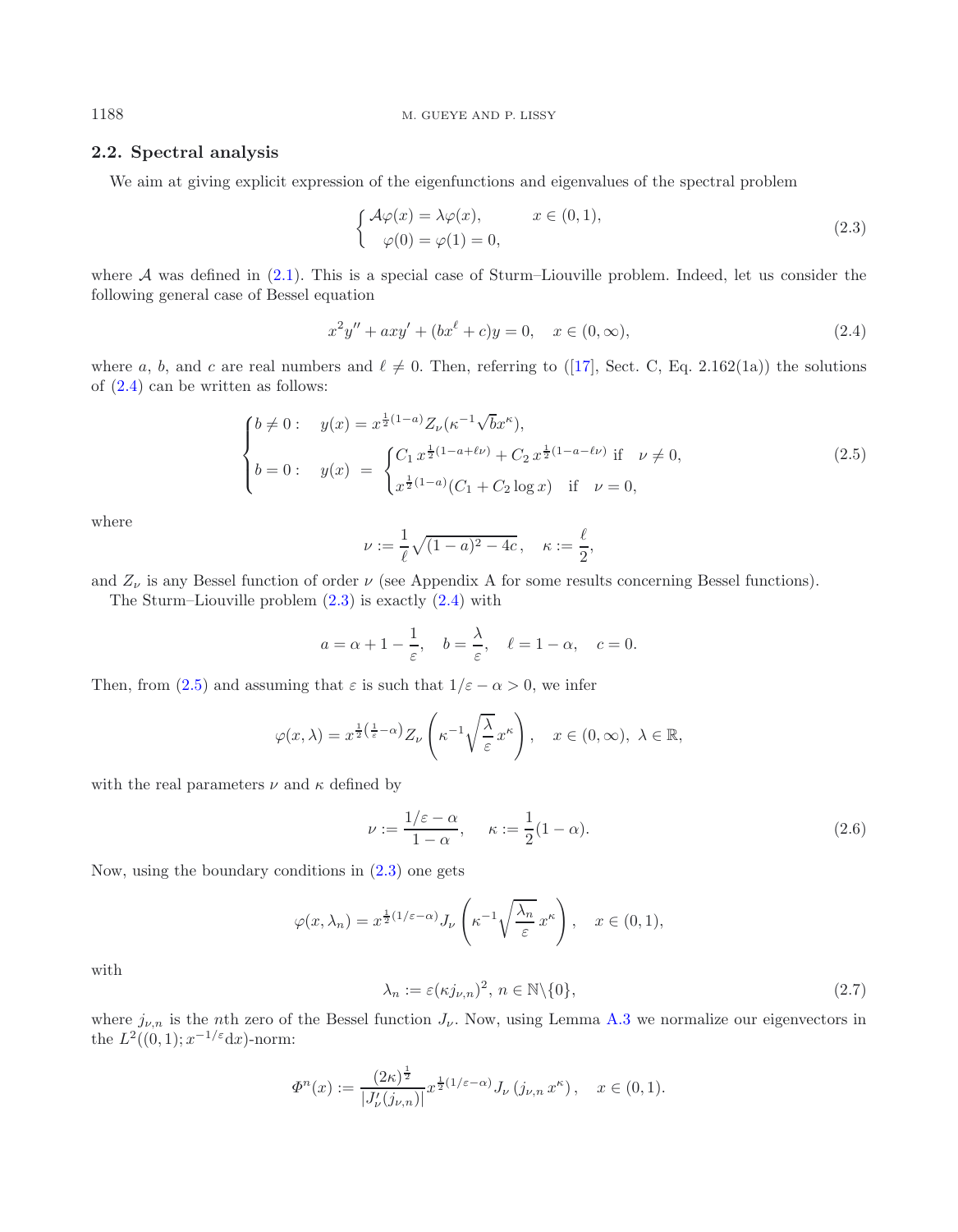Let us prove that the family  $\{\Phi^n, n \in \mathbb{N}\setminus\{0\}\}\)$  form a Hilbert basis of  $L^2((0,1); x^{-1/\epsilon}dx)$  by checking the Bessel equality. Let  $f \in L^2((0, 1); x^{-1/\varepsilon} dx)$  and let

$$
a_n := \int_0^1 f(x) \Phi^n(x) x^{-1/\varepsilon} \mathrm{d}x.
$$

<span id="page-5-1"></span>Then, using Lemma [A.3,](#page-2-0) changing variables twice and taking into account the value of  $\kappa$  given in [\(2.6\)](#page-4-3), we obtain

<span id="page-5-2"></span>
$$
\sum_{n \in \mathbb{N} \setminus \{0\}} |a_n|^2 = \sum_{n \in \mathbb{N} \setminus \{0\}} \left| \int_0^1 f(x) \frac{(2\kappa)^{\frac{1}{2}}}{|J'_{\nu}(j_{\nu,n})|} x^{\frac{1}{2}(\frac{1}{\varepsilon} - \alpha)} J_{\nu}(j_{\nu,n} x^{\kappa}) x^{-1/\varepsilon} dx \right|^2
$$
\n
$$
= \sum_{n \in \mathbb{N} \setminus \{0\}} \left| \int_0^1 f(x) \frac{(2\kappa)^{\frac{1}{2}}}{|J'_{\nu}(j_{\nu,n})|} x^{-\frac{1}{2}(\frac{1}{\varepsilon} + \alpha)} J_{\nu}(j_{\nu,n} x^{\kappa}) dx \right|^2
$$
\n
$$
= \sum_{n \in \mathbb{N} \setminus \{0\}} \left| \int_0^1 \left(\frac{2}{\kappa}\right)^{\frac{1}{2}} f(y^{1/\kappa}) y^{-\frac{1}{2\kappa}(\frac{1}{\varepsilon} + \alpha) + \frac{1}{\kappa} - 1} |J'_{\nu}(j_{\nu,n})| J_{\nu}(j_{\nu,n} y) dy \right|^2
$$
\n
$$
= \sum_{n \in \mathbb{N} \setminus \{0\}} \left| \int_0^1 \left(\frac{2}{\kappa}\right)^{\frac{1}{2}} f(y^{1/\kappa}) y^{-\frac{1}{2\kappa}(\frac{1}{\varepsilon} - 1)} |J'_{\nu}(j_{\nu,n})| J_{\nu}(j_{\nu,n} y) dy \right|^2
$$
\n
$$
= \sum_{n \in \mathbb{N} \setminus \{0\}} \left| \int_0^1 \left(\frac{2y}{\kappa}\right)^{\frac{1}{2}} f(y^{1/\kappa}) y^{-\frac{1}{2\kappa}(\frac{1}{\varepsilon} - 1)} - \frac{1}{2} |J'_{\nu}(j_{\nu,n})| J_{\nu}(j_{\nu,n} y) dy \right|^2
$$
\n
$$
= \int_0^1 \kappa^{-1} |f(y^{1/\kappa})|^2 y^{-\frac{1}{\kappa}(\frac{1}{\varepsilon} - 1)} - 1 dy = \int_0^1 |f(x)|^2 x^{-1/\varepsilon} dx.
$$

To conclude, let us give a formula for the generalized derivatives of our eigenfunctions at the degeneracy point.

**Lemma 2.1.** *We have the following equality:*

<span id="page-5-3"></span>
$$
\lim_{x \to 0} x^{\alpha+1-1/\varepsilon} \Phi_x^n(x) = \mathcal{O}_{\varepsilon,\alpha}(\Phi^n) = \frac{(1/\varepsilon - \alpha)(2\kappa)^{1/2}(j_{\nu,n})^{\nu}}{2^{\nu}|J'_{\nu}(j_{\nu,n})| \Gamma(\nu+1)} \quad \forall n \in \mathbb{N} \setminus \{0\}. \tag{2.8}
$$

<span id="page-5-0"></span>The proof of this Lemma is straightforward using  $(A.2)$  and the recurrence formula  $(A.3)$ .

#### **2.3. Well-posedness of the boundary control problem** [\(1.1\)](#page-0-0)

In this section we make precise what we mean by a weak solution of  $(1.1)$ . The functional setting and the well-posedness are crucial issues in this work. This result could be seen as an immediate consequence of the admissibility results for diagonal operators and scalar input control given in [\[16\]](#page-19-6). One has to be careful that in [\[16](#page-19-6)], the authors consider  $\mathcal{H}^{-s}$  itself as the pivot space (which is not our case here since our pivot space is  $L^2((0,1), x^{-1/\varepsilon})dx$  and then the equivalent of [\(2.9\)](#page-5-0) is written using the inner product  $\langle \cdot, \cdot \rangle_{\mathcal{H}^{-s}}$ . Here, we decided to work with the duality product  $\langle \cdot, \cdot \rangle_{\mathcal{H}^{-s},\mathcal{H}^s}$  (see [\[25\]](#page-19-10)), however one easily verifies that Theorem 2.2 of [\[16\]](#page-19-6) can be easily adapted to this case.

**Definition 2.2.** Let  $(\varepsilon, T, \alpha) \in (0, +\infty)^2 \times [0, 1)$  such that  $1/\varepsilon - \alpha > 0$ , let  $y^0 \in \mathcal{H}^{-s}$ , for some  $s > 0$  and  $u \in L^2(0,T)$ . A weak solution of  $(1.1)$  is a function  $y \in C^0([0,T]; \mathcal{H}^{-s})$  such that for every  $\tau \in (0,T]$  and for every  $z^{\tau} \in \mathcal{H}^s$  one has

$$
\langle y(\tau), z^{\tau} \rangle_{\mathcal{H}^{-s}, \mathcal{H}^{s}} = \int_{0}^{\tau} u(t) \, \mathcal{O}_{\varepsilon, \alpha}(S(\tau - t)z^{\tau}) \, \mathrm{d}t + \langle y^{0}, z(0) \rangle_{\mathcal{H}^{-s}, \mathcal{H}^{s}}. \tag{2.9}
$$

Let us give a result of well-posedness for this problem.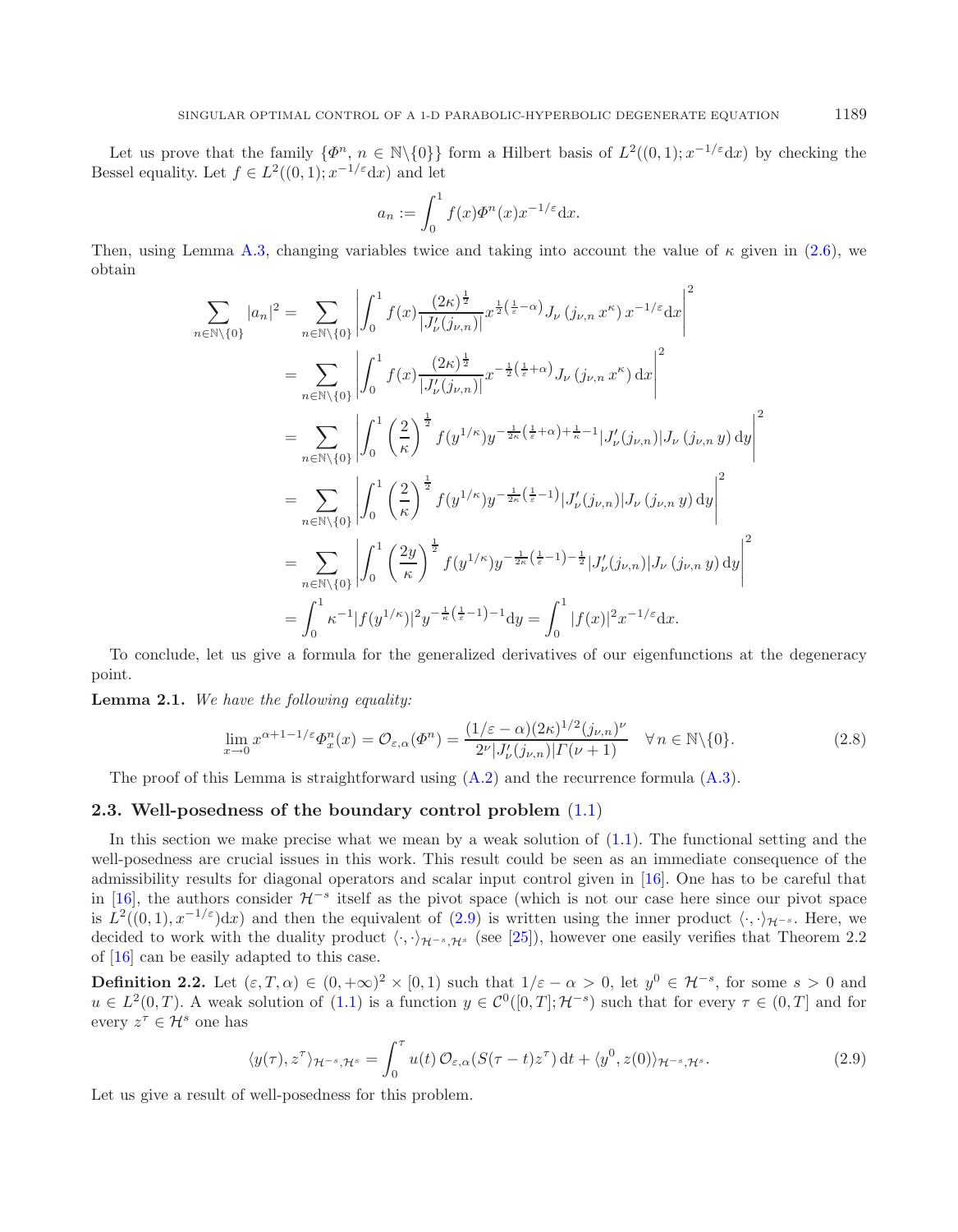<span id="page-6-0"></span>**Proposition 2.3.** Let  $(\varepsilon, T, \alpha) \in (0, +\infty)^2 \times [0, 1)$  *such that*  $1/\varepsilon > \alpha$ ,  $u \in L^2(0, T)$  and  $u^0 \in \mathcal{H}^{-s}$ *, such that*  $s \geq \nu - 1/2$  where  $\nu$  *is given in* [\(2.6\)](#page-4-3). Then, the formula [\(2.9\)](#page-5-0) defines, for each  $\tau \in [0, T]$ , a unique element  $y(\tau) \in \mathcal{H}^{-s}$  that can be written as

$$
y(\tau) = S(\tau)y^{0} + B(\tau)u, \quad \tau \in (0, T],
$$

*where*  $B(\tau)$  *is the strongly continuous family of bounded operators*  $B(\tau) : L^2(0,T) \to \mathcal{H}^{-s}$  *given by* 

$$
\langle B(\tau)u, z^{\tau}\rangle_{\mathcal{H}^{-s},\mathcal{H}^{s}} = \int_0^{\tau} u(t) \, \mathcal{O}_{\varepsilon,\alpha}(S(\tau-t)z^{\tau}) \, \mathrm{d}t, \quad \forall \, z^{\tau} \in \mathcal{H}^{s}.
$$

<span id="page-6-1"></span>*Moreover, the unique weak solution* y *on* [0, T] *to* [\(1.1\)](#page-0-0) *(in the sense of* [\(2.9\)](#page-5-0)) *belongs to*  $\mathcal{C}^0([0,T]; \mathcal{H}^{-s})$  *and verifies*

$$
||y||_{L^{\infty}([0,T];\mathcal{H}^{-s})} \leq C(||y^{0}||_{\mathcal{H}^{-s}} + ||u||_{L^{2}(0,T)}).
$$

*Proof of Proposition* [2.3](#page-6-0). Using the fact that for  $s > 0$ ,

$$
\mathcal{H}^s \subset L^2((0,1); x^{-1/\varepsilon} \mathrm{d}x) \subset \mathcal{H}^{-s},
$$

with dense embeddings, it is clear that

$$
y(\tau) - S(\tau)y^0 = \zeta(\tau),
$$

where

$$
\langle \zeta(\tau), z^{\tau} \rangle_{\mathcal{H}^{-s}, \mathcal{H}^s} = \int_0^{\tau} u(t) \, \mathcal{O}_{\varepsilon, \alpha}(S(\tau - t)z^{\tau}) \, \mathrm{d}t, \quad \forall \, z^{\tau} \in \mathcal{H}^s. \tag{2.10}
$$

Then, it suffices to prove that the operator  $\zeta(\tau)$  defined by [\(2.10\)](#page-6-1) has a continuous extension to  $\mathcal{H}^{-s} \to L^2(0,T)$ . To do so, let  $z^{\tau} \in \mathcal{H}^s$  with  $s > 0$ , that we expand as follows:

$$
z^{\tau}(x) = \sum_{n \in \mathbb{N} \setminus \{0\}} b_n \Phi^n(x).
$$

We infer

$$
S(\tau - t)z^{\tau}(x) = \sum_{n \in \mathbb{N} \setminus \{0\}} \exp\{\lambda_n(t - \tau)\} b_n \varPhi^n(x), \quad \forall t \in [0, \tau].
$$

Using Lemmas [2.1](#page-5-1) and [A.4,](#page-2-1) we obtain

$$
\int_0^{\tau} |\mathcal{O}_{\varepsilon,\alpha}(S(\tau-t)z^{\tau})|^2 dt = \int_0^{\tau} \sum_{n \in \mathbb{N} \setminus \{0\}} |b_n|^2 \left| \frac{(1/\varepsilon - \alpha)(2\kappa)^{1/2} (j_{\nu,n})^{\nu}}{2^{\nu} \Gamma(\nu+1) |J'_{\nu}(j_{\nu,n})|} \exp{\lambda_n (t-\tau)} \right|^2 dt
$$
  

$$
\leq C \|z^{\tau}\|_{\mathcal{H}^s},
$$

as soon as  $s \geq \nu - 1/2$ . Then, following the steps of the proof of ([\[16\]](#page-19-6), Thm. 2.2), we deduce the desired  $\Box$  result.

**Remark 2.4.** We will see in the following that from now on we essentially work with initial conditions belonging to  $L^2((0,1), x^{-1/\varepsilon}dx)$ . This is not a problem since  $L^2((0,1), x^{-1/\varepsilon}dx) \subset \mathcal{H}^{-\nu+1/2}$ , so the result of Proposition [2.3](#page-6-0) applies with  $s = \nu - 1/2$ , however one has to be careful that we will not have that the corresponding solution y belongs to  $C^0([0,T], L^2((0,1), x^{-1/\varepsilon}dx))$  but only to  $C^0([0,T], \mathcal{H}^{-\nu+1/2})$ .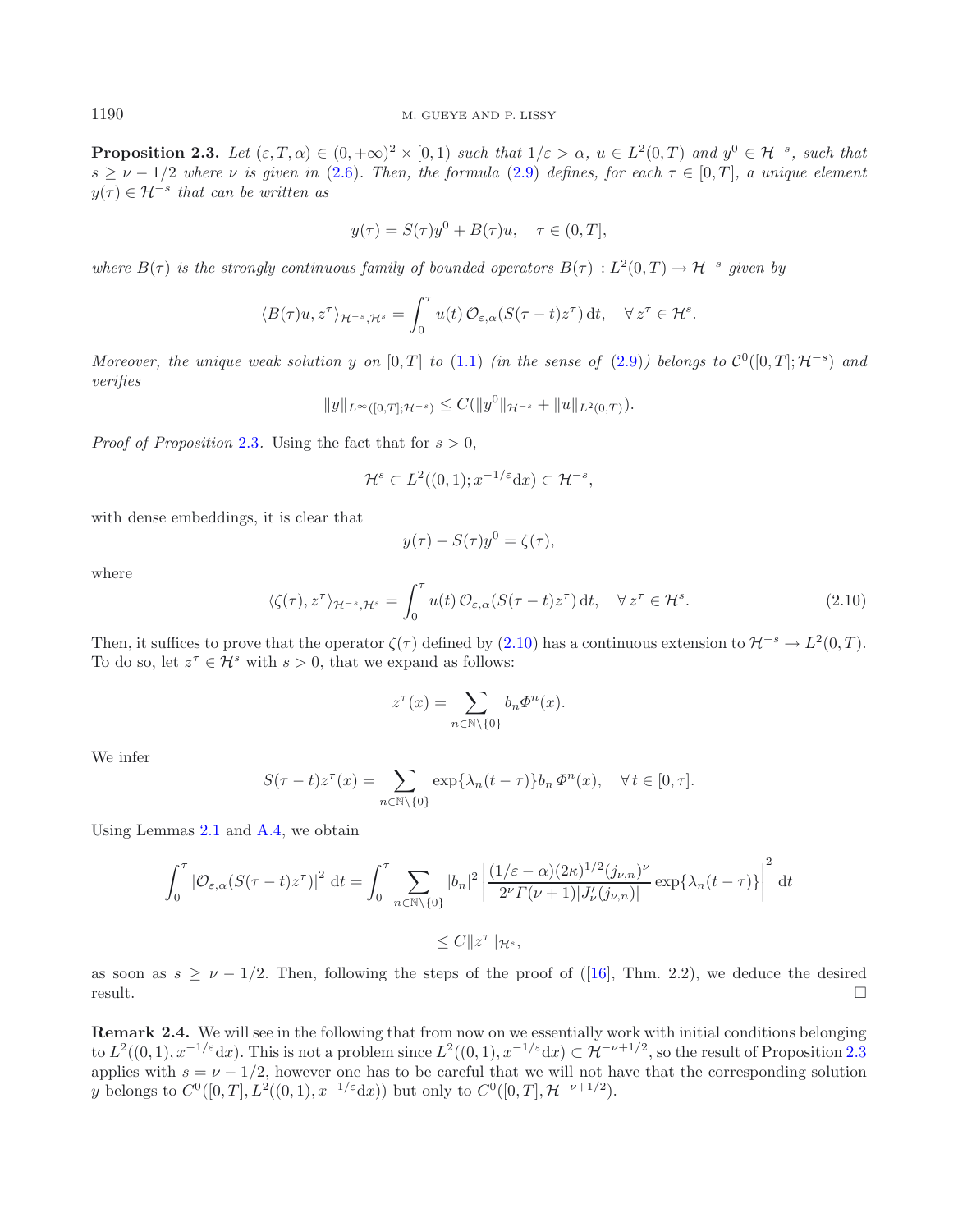# 3. Proof of the Theorems [1.1](#page-1-1) and [1.3](#page-2-0)

## **3.1. Convergence of the cost of null controllability in large time**

For the sake of simplicity, we will denote by  $C(\varepsilon, T, \alpha)$  some fractional function of  $\varepsilon, T, \alpha$  that may vary from line to line (its behavior is negligible with respect to the exponential terms in  $\varepsilon$ , T and  $\alpha$  that will appear).

We are going to proceed as in the seminal work [\[9](#page-18-3)], *i.e.* we will use the moment method (see also [\[3](#page-18-12)]) to solve the controllability problem. This method consists in finding a *bi-orthogonal* family  $\{\Psi_k\}_{k\in\mathbb{N}\setminus\{0\}}$  to the family of exponential  $\{e^{-\lambda_k(T-t)}\}_{k \in \mathbb{N}\setminus\{0\}}$  on  $[0, T]$ , *i.e.* verifying

$$
\int_0^T \varPsi_k(t) e^{-\lambda_{\ell}(T-t)} dt = \delta_{k\ell}, \quad k, \ell \in \mathbb{N} \backslash \{0\}.
$$

This will enable us to provide an upper bound on the cost of the control. The strategy to construct such a bi-orthogonal sequence is based on the Paley–Wiener theorem. After some translation argument that we be given in details later, one can reduce the problem to finding a bi-orthogonal family  $\{\overline{\Psi}_k\}_{k\in\mathbb{N}\setminus\{0\}}$  to  $\{e^{\lambda_k t}\}_{k\in\mathbb{N}\setminus\{0\}}$ on  $[-T/2, T/2]$ .

For the time being, consider  $F_k$  the Fourier transform of  $\overline{\Psi}_k$ . Then,  ${\{\overline{\Psi}_k\}}_{k\in\mathbb{N}\setminus\{0\}}$  is bi-orthogonal to the family of exponentials  $\{e^{\lambda_k t}\}_{k \in \mathbb{N}\setminus\{0\}}$  on  $[-T/2, T/2]$  if and only if

<span id="page-7-1"></span><span id="page-7-0"></span>
$$
F_k(i\lambda_\ell) = \delta_{k\ell}, \quad k, \ell \in \mathbb{N} \backslash \{0\}.
$$

The first idea to exhibit such a family  ${F_k}_{k \in \mathbb{N} \setminus \{0\}}$  could be to consider a single entire function having simple zeros at  $\{i\varepsilon(\kappa j_{\nu,k})^2, k \in \mathbb{N}\setminus\{0\}\}.$  Thus, let us begin with exhibiting such an entire function. The function

<span id="page-7-3"></span>
$$
\varLambda(z):=\prod_{k=1}^{+\infty}\left(1+\frac{iz}{\varepsilon(\kappa j_{\nu,k})^2}\right)
$$

is well-defined on  $\mathbb C$  thanks to the behavior of  $j_{\nu,k}$  given in Lemma [A.2](#page-1-2) and has exactly its zeros at these points. Using  $([32], \text{Chap. XV}, p. 498, Eq. (3)),$  $([32], \text{Chap. XV}, p. 498, Eq. (3)),$  $([32], \text{Chap. XV}, p. 498, Eq. (3)),$  we know that

$$
\Lambda(z) = \Gamma(\nu + 1) \left(\frac{2\sqrt{\varepsilon}\kappa}{\sqrt{-iz}}\right)^{\nu} J_{\nu} \left(\frac{\sqrt{-iz}}{\sqrt{\varepsilon}\kappa}\right). \tag{3.1}
$$

Let us give some basic properties of this infinite product.

### **Lemma 3.1.**

1. If  $z \in \mathbb{C}$ ,

<span id="page-7-2"></span>
$$
|A(z)| \le \exp\left(\frac{\sqrt{|z|}}{\kappa\sqrt{\varepsilon}}\right). \tag{3.2}
$$

2. *If*  $x \in \mathbb{R}$ ,

$$
|A(x)| \le \exp\left(\frac{\sqrt{|x|}}{\kappa\sqrt{2\varepsilon}}\right). \tag{3.3}
$$

*Proof of Lemma* [3.1](#page-7-0). Using [\(3.1\)](#page-7-1) and taking into account  $(A.1)$ , we infer that

$$
|A(z)| \leqslant \exp\left(\frac{|\Im(\sqrt{-iz})|}{\sqrt{\varepsilon}\kappa}\right),
$$

from which we easily deduce the result, taking into account that  $\sqrt{-i} = (i-1)/2$ .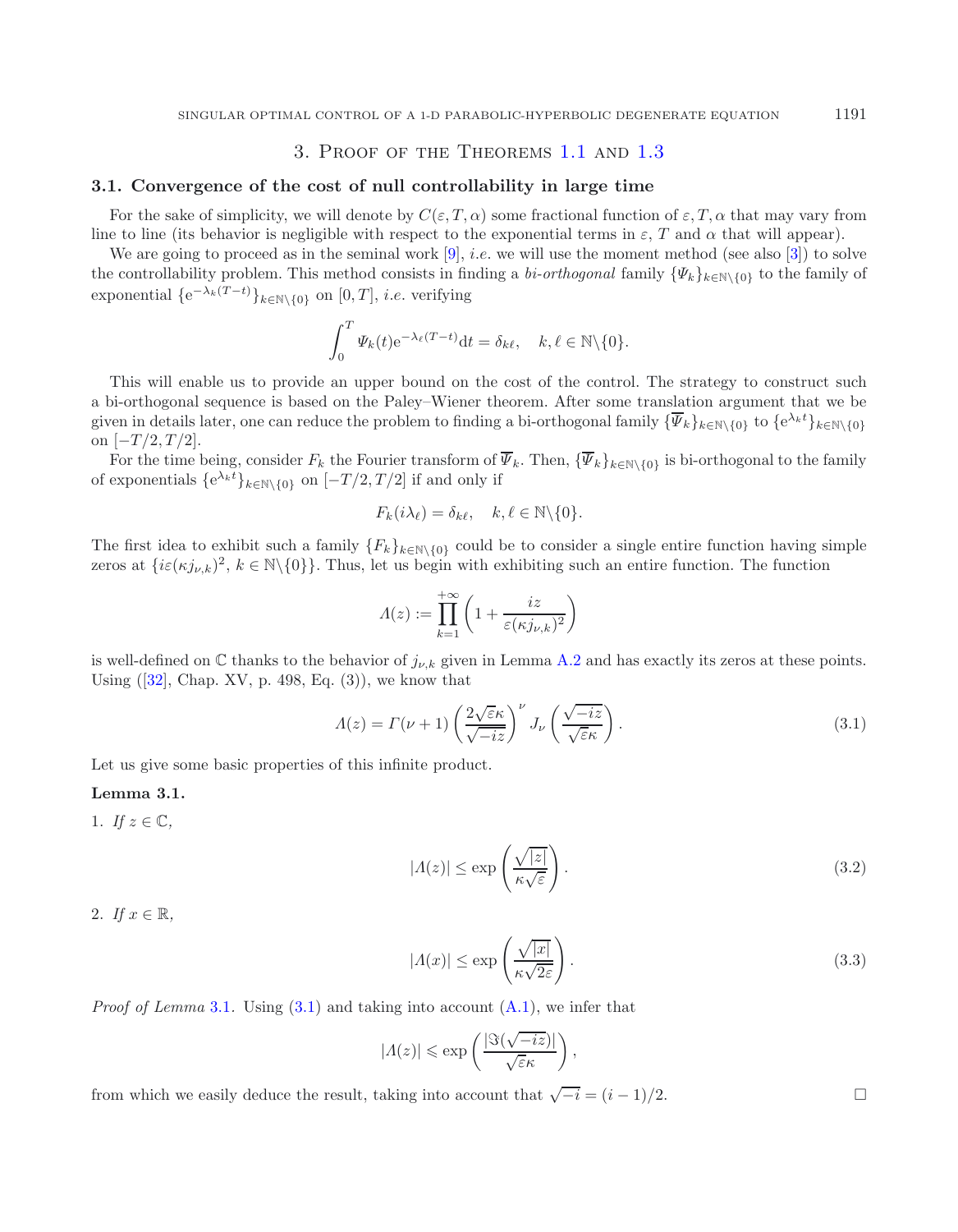### <span id="page-8-7"></span>1192 M. GUEYE AND P. LISSY

Once  $\Lambda$  is given, and because the roots of  $\Lambda$  are exactly the  $i\lambda_k$  and are simple, the most natural choice for  $F_k$ would be the following:

<span id="page-8-0"></span>
$$
\psi_k(z) := \frac{\Lambda(z)}{\Lambda'(i\lambda_k)(z - i\lambda_k)}, \quad k \in \mathbb{N} \setminus \{0\}.
$$
\n(3.4)

However, since the asymptotic given in [\(3.3\)](#page-7-2) is optimal at infinity,  $\psi_k$  cannot be in  $L^2$  and it cannot be directly used to obtain a bi-orthogonal family  $\{F_k\}$  in  $L^2(0,T)$  (the Paley–Wiener theorem cannot be applied). Nevertheless, we will slightly modify these functions in order to make them bounded and still of exponential type without perturbing their zeros.

Let us now introduce the multiplier, that is very similar to the one used in [\[31](#page-19-7)]. Let  $\theta > 0$  and  $\beta > 0$  to be chosen later, and define

<span id="page-8-1"></span>
$$
\sigma_{\theta}(t) := \exp\left(-\frac{\theta}{1-t^2}\right),\,
$$

prolonged by 0 outside (−1; 1), then  $\sigma_{\theta}$  is analytic on  $B(0, 1)$ . We call

$$
H_{\beta}(z) := C_{\theta} \int_{-1}^{1} \sigma_{\theta}(t) \exp\left(-i\beta t z\right) dt,
$$
\n(3.5)

where

<span id="page-8-3"></span><span id="page-8-2"></span>
$$
C_{\theta} := \left( \int_{-1}^{1} \sigma_{\theta}(t) dt \right)^{-1}.
$$

<span id="page-8-6"></span>In the following,  $C(\beta, \theta)$  will denote some fractional function of  $\theta$  and  $\beta$  that may vary from line to line. The following result gives the main properties needed for the multiplier.

**Lemma 3.2.** *The function*  $H_\beta$  *defined by* [\(3.5\)](#page-8-0) *verifies the following inequalities:* 

<span id="page-8-4"></span>
$$
|H_{\beta}(ix)| \ge C(\beta, \theta),\tag{3.6}
$$

$$
|H_{\beta}(z)| \leqslant C(\beta, \theta) \exp\left(\beta |\Im(z)|\right),\tag{3.7}
$$

$$
|H_{\beta}(x)| \leq C(\beta, \theta) \sqrt{|x|} \exp\left(\frac{3\theta}{4} - \sqrt{\beta \theta |x|}\right).
$$
 (3.8)

<span id="page-8-8"></span>Estimates  $(3.6)$  and  $(3.7)$  directly follow from  $([31], p. 85)$  $([31], p. 85)$  $([31], p. 85)$ , whereas  $(3.8)$  can be easily deduced from the beginning of  $([31], p. 86)$  $([31], p. 86)$  $([31], p. 86)$ .

<span id="page-8-5"></span>We then introduce

$$
F_k(z) := \psi_k(z) \frac{H_\beta(z)}{H_\beta(i\lambda_k)}.\tag{3.9}
$$

Let us now explain how we choose  $\theta$  and  $\beta$ . Let  $\delta > 0$  be a small parameter. We want to apply the Paley–Wiener Theorem on the interval  $[-T/2, T/2]$ , so that after some translation our control will have its support included in [0, T]. Hence, we have to choose  $\beta$  close to  $T/2$  and we set  $\beta$  as follows:

$$
\beta := \frac{T(1-\delta)}{2}.\tag{3.10}
$$

Now, we want to "compensate" the bad growth of  $\psi$  on the real line given by  $(3.3)$  thanks to the "good" decreas-ing of the multiplier given in [\(3.8\)](#page-8-3), hence we have to choose  $\sqrt{\beta\theta}$  close to  $1/(\kappa\sqrt{2\varepsilon})$ . Taking into account [\(3.10\)](#page-8-4), we choose

$$
\theta := \frac{1+\delta}{\varepsilon \kappa^2 T (1-\delta)}.
$$
\n(3.11)

Let us give precise estimates on  $F_k$ .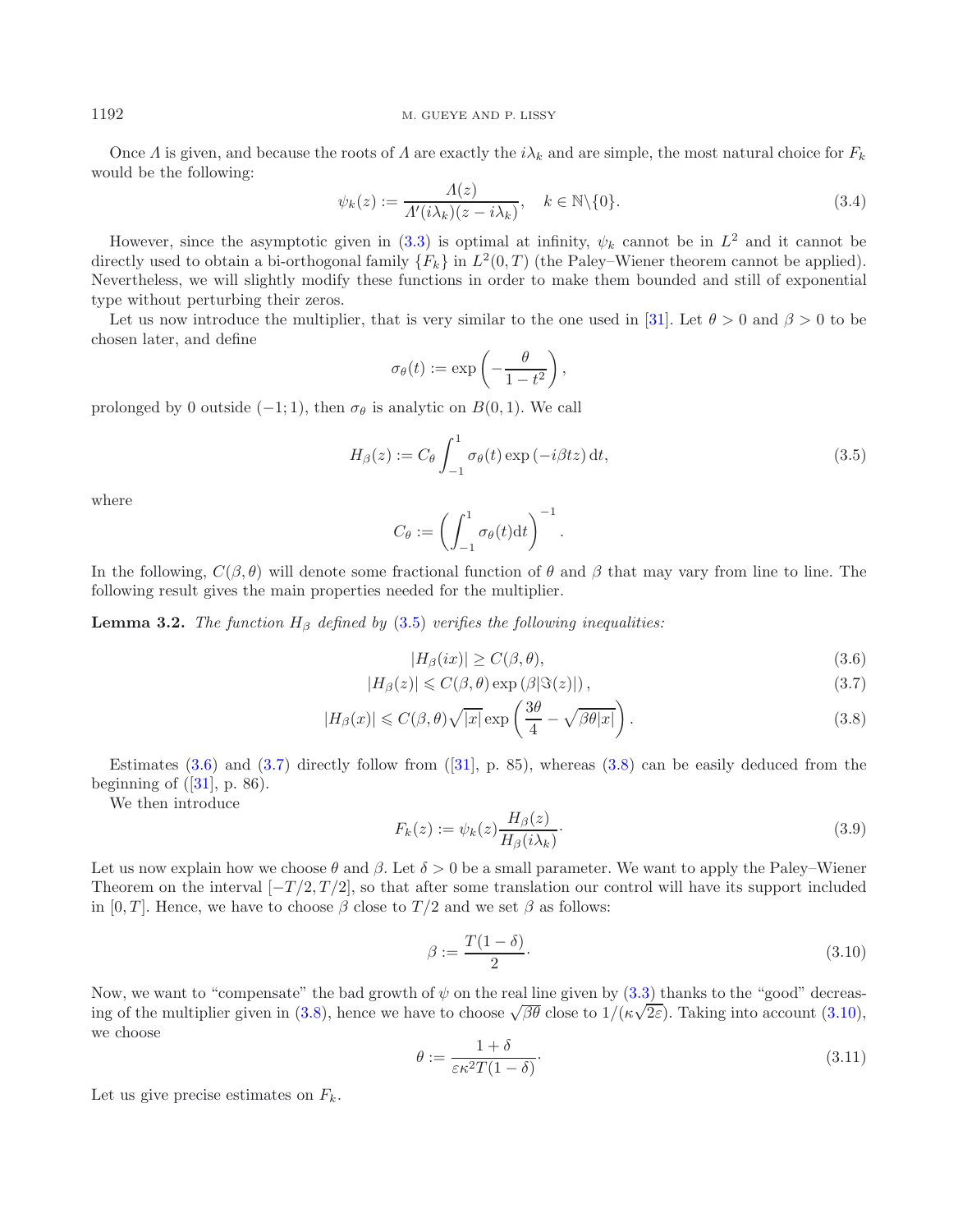<span id="page-9-3"></span>**Lemma 3.3.** *For any*  $k \in \mathbb{N}\setminus\{0\}$  *the function*  $F_k$  *is of exponential type*  $T/2$ *,*  $F_k \in L^1(\mathbb{R}) \cap L^2(\mathbb{R})$  *and verifies* 

<span id="page-9-2"></span><span id="page-9-1"></span><span id="page-9-0"></span>
$$
F_k(i\lambda_l) = \delta_{kl} \quad \forall \, k, \ell \in \mathbb{N} \setminus \{0\},\tag{3.12}
$$

*moreover we have*

$$
||F_k||_{L^1(\mathbb{R})} \leq \frac{1}{\delta \lambda_k |A'(i\lambda_k)|} C(\varepsilon, T, \alpha) \exp\left(\frac{3\theta}{4}\right). \tag{3.13}
$$

*Proof of Lemma* [3.3](#page-8-5). Using  $(3.7)$  together with  $(3.10)$ ,  $(3.2)$  and  $(3.9)$ , we easily see that  $F_k$  is of exponential type  $T/2$ . Moreover, thanks to [\(3.9\)](#page-8-6) and [\(3.4\)](#page-8-7),  $F_k$  verifies [\(3.12\)](#page-9-0). Now, we want to estimate the  $L^1$ -norm of  $F_k$ on the real axis. Using [\(3.9\)](#page-8-6), [\(3.3\)](#page-7-2), [\(3.6\)](#page-8-1) at point  $-\lambda_k$ , [\(3.8\)](#page-8-3), [\(3.10\)](#page-8-4) and [\(3.11\)](#page-8-8), we infer that

$$
|F_k(x)| \leqslant \frac{C(\beta,\theta)\sqrt{|x|}}{|A'(i\lambda_k)(x-i\lambda_k)|}(\theta+1)\exp\left(3\theta/4 - (1+\delta)\sqrt{\frac{|x|}{2\varepsilon}}\right)\exp\left(\sqrt{\frac{|x|}{2\varepsilon}}\right). \tag{3.14}
$$

We remark (by using the change of variables  $t = \frac{\delta}{2} \sqrt{\frac{|x|}{2\varepsilon}}$ ) that

<span id="page-9-6"></span><span id="page-9-4"></span>
$$
\int_{\mathbb{R}} \sqrt{|x|} e^{-\delta \sqrt{\frac{|x|}{2\varepsilon}}} dx \leqslant \frac{C\varepsilon}{\delta}.
$$
\n(3.15)

Using [\(3.14\)](#page-9-1) and [\(3.15\)](#page-9-2), we deduce that  $F_k(x) \in L^1(\mathbb{R}) \cap L^2(\mathbb{R})$  and that [\(3.13\)](#page-9-3) holds.

We are now ready to prove Theorem [1.1.](#page-1-1)

*Proof of Theorem* [1.1](#page-1-1)*.* Using Lemma [3.3,](#page-8-5) we deduce, by applying the version of the Paley–Wiener theorem given in ([\[29](#page-19-13)], Thm. 19.3, p. 370), that  $F_k$  is the Fourier–Laplace transform of some function  $f_k \in L^2(\mathbb{R})$  with compact support in  $[-T/2, T/2]$ . Let us consider

$$
g_k(t) := e^{T\lambda_k/2} f_k(t - T/2).
$$
\n(3.16)

<span id="page-9-5"></span> $g_k$  is supported in [0, T] and is bi-orthogonal to the family  $\{e^{-\lambda_l(T-t)}\}$  because thanks to [\(3.12\)](#page-9-0) we have

$$
\int_0^T g_k(t) e^{-\lambda_l (T-t)} dt = \int_0^T f_k(t - T/2) e^{T\lambda_l/2} e^{-\lambda_l (T-t)} dt = \int_{-T/2}^{T/2} f_k(s) e^{T\lambda_l/2} e^{-\lambda_l (T/2 - s)} ds = \delta_{kl}.
$$
 (3.17)

We are now able to solve our moment problem. Let us consider some initial condition  $y^0 \in L^2((0,1); x^{-1/\varepsilon}dx)$ that we decompose in the orthonormal basis given by the  $\Phi^n$ :

$$
y^{0}(x) = \sum_{n \in \mathbb{N} \setminus \{0\}} a_{n} \Phi^{n}(x).
$$
\n(3.18)

We set

$$
u(t) := \sum_{n \in \mathbb{N} \setminus \{0\}} -\frac{a_n e^{-\lambda_n T}}{\mathcal{O}_{\varepsilon,\alpha}(\Phi^n)} g_n(t),\tag{3.19}
$$

provided that  $1/\varepsilon > \alpha$  (see expression [\(2.8\)](#page-5-2)). Using [\(3.17\)](#page-9-4) and [\(2.2\)](#page-3-1), we infer that

$$
\int_0^T u(t)\mathcal{O}_{\varepsilon,\alpha}(\Phi^n) e^{-\lambda_n (T-t)} dt = -a_n e^{-\lambda_n T} = -\langle y^0, \Phi^n e^{-\lambda_n T} \rangle_{\mathcal{H}^{-s},\mathcal{H}^s}.
$$

Coming back to the definition given in [\(2.9\)](#page-5-0) and taking into account that the solution of  $-\partial_t\varphi - \mathcal{A}\varphi = 0$  with final condition  $\varphi^T = \varPhi^n$  is exactly  $\varPhi^n e^{-\lambda_n(T-t)}$ , we deduce that necessarily, the corresponding solution y of [\(1.1\)](#page-0-0) verifies

$$
\langle y(\cdot,T),\varPhi^n\rangle_{\mathcal{H}^{-s},\mathcal{H}^s}=0 \text{ for every } n\in\mathbb{N}\backslash\{0\},\
$$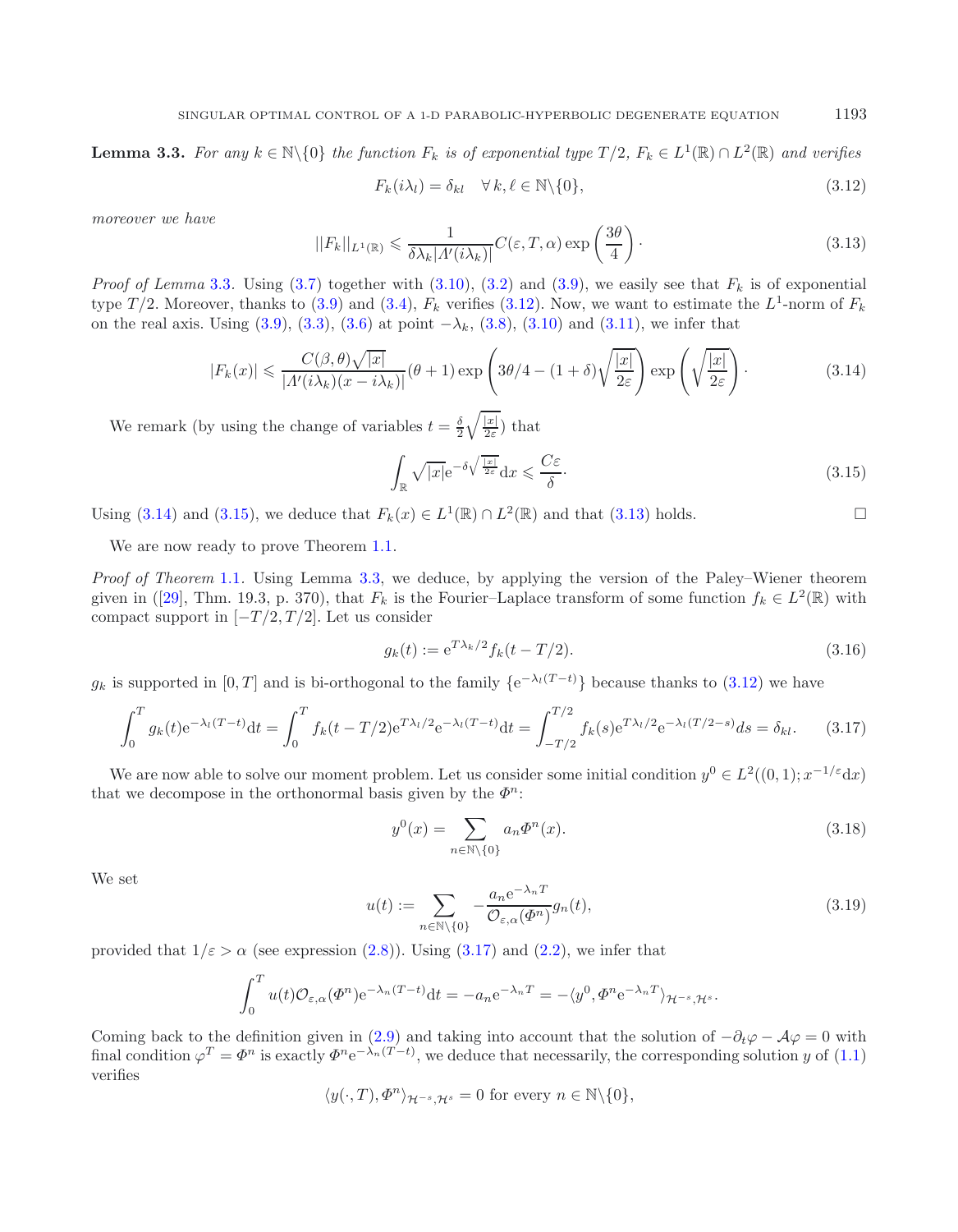which exactly means that  $y(\cdot, T) = 0$ . Let us now estimate the control u. According to [\(3.19\)](#page-9-5), by using [\(3.13\)](#page-9-3), the fact that  $f_n$  is the Fourier transform of  $F_n$ , and [\(3.16\)](#page-9-6), we deduce that  $u \in C^0([0,T])$  and

<span id="page-10-1"></span><span id="page-10-0"></span>
$$
||u||_{\infty} \leqslant \frac{C(\varepsilon, T, \alpha)}{\delta} \sum_{n \in \mathbb{N} \setminus \{0\}} \frac{|a_n|}{|\mathcal{O}_{\varepsilon, \alpha}(\Phi^n)|} \frac{1}{\lambda_n |A'(i\lambda_n)|} \exp\left(\frac{3\theta}{4} - \frac{\lambda_n T}{2}\right). \tag{3.20}
$$

Let us estimate  $|\mathcal{O}_{\varepsilon,\alpha}(\Phi^n)\lambda_n \Lambda'(i\lambda_n)|$ . Using the definition of  $\Lambda$  given in [\(3.1\)](#page-7-1), we observe that

$$
|A'(i\lambda_n)| = \Gamma(\nu+1) \left(\frac{2}{j_{\nu,n}}\right)^{\nu} \frac{1}{2\varepsilon\kappa^2 j_{\nu,n}} J'_{\nu}(j_{\nu,n}), \quad n \in \mathbb{N}\backslash\{0\}.
$$

Therefore, using  $(2.8)$  and  $(2.7)$ , we deduce that

$$
|\mathcal{O}_{\varepsilon,\alpha}^n \lambda_n \Lambda'(i\lambda_n)| = \frac{(1/\varepsilon - \alpha)(2\kappa)^{\frac{1}{2}} j_{\nu,n}}{2}.
$$
\n(3.21)

<span id="page-10-2"></span>Hence, combining  $(3.21)$  and  $(3.20)$ , we deduce that for  $\varepsilon$  small enough

$$
||u||_{\infty} \leqslant \frac{C(\varepsilon, T, \alpha)}{\delta} \exp\left(\frac{3\theta}{4}\right) \sum_{n \in \mathbb{N}\backslash\{0\}} \frac{a_n \exp\left(-\frac{\lambda_n T}{2}\right)}{j_{\nu, n}} \leqslant \frac{C(\varepsilon, T, \alpha)}{\delta} \exp\left(\frac{3\theta}{4} - \frac{\lambda_1 T}{2}\right) \sum_{n \in \mathbb{N}\backslash\{0\}} \frac{a_n}{j_{\nu, n}}.
$$

Using Cauchy–Schwarz inequality and the fact that  $j_{\nu,n} \geq n\pi/2$ , we infer

$$
||u||_{\infty} \leqslant \frac{C(\varepsilon, T, \alpha)}{\delta} \left( \sum_{n \in \mathbb{N} \setminus \{0\}} a_n^2 \right)^{\frac{1}{2}} \exp\left(\frac{3\theta}{4} - \frac{\lambda_1 T}{2}\right),
$$

i.e.

$$
||u||_{\infty} \leqslant \frac{C(\varepsilon, T, \alpha)}{\delta} \exp\left(\frac{3\theta}{4} - \frac{\lambda_1 T}{2}\right) ||y^0||_{L^2((0,1);x^{-1/\varepsilon}dx)}.
$$
\n(3.22)

Using the expression of  $\theta$  given in [\(3.11\)](#page-8-8) and the definition of  $\lambda_1$  given in [\(2.7\)](#page-4-4), we deduce that [\(1.3\)](#page-1-3) holds as soon as  $\delta$  is chosen small enough and

$$
\frac{3}{4\varepsilon\kappa^2 T}-\frac{\varepsilon T\kappa^2 j_{\nu,1}^2}{2}<0.
$$

Using the inequalities on  $j_{\nu,1}$  given in Lemma [A.2](#page-1-2) and taking into account the definition of  $\nu$  and  $\kappa$  given in  $(2.6)$ , we obtain that  $(1.3)$  holds as soon as

$$
T > \frac{2\sqrt{6}}{1-\alpha} > \frac{4.9}{1-\alpha}.
$$

**Remark 3.4.** According to the expression of u given in [\(3.19\)](#page-9-5), u is of class  $C^{\infty}$  and for every  $k \in \mathbb{N}$ , esti-mate [\(3.22\)](#page-10-2) still holds if we consider the  $W^{k,\infty}$ -norm instead of the  $L^{\infty}$ -norm.

#### **3.2. Explosion of the cost of null controllability in small time**

For the sake of simplicity we will simply denote by K the cost of the control  $\mathcal{K}(\varepsilon,T,1,1,\alpha)$  and by  $C(\varepsilon,T,\alpha)$ some fractional function of  $(\varepsilon, T, \alpha)$  that may vary from line to line. Let  $(\varepsilon, T, \alpha) \in (0, +\infty)^2 \times (0, 1)$  such that  $1/\varepsilon > \alpha$ . Recall that  $\nu$  and  $\kappa$  are defined in [\(2.6\)](#page-4-3).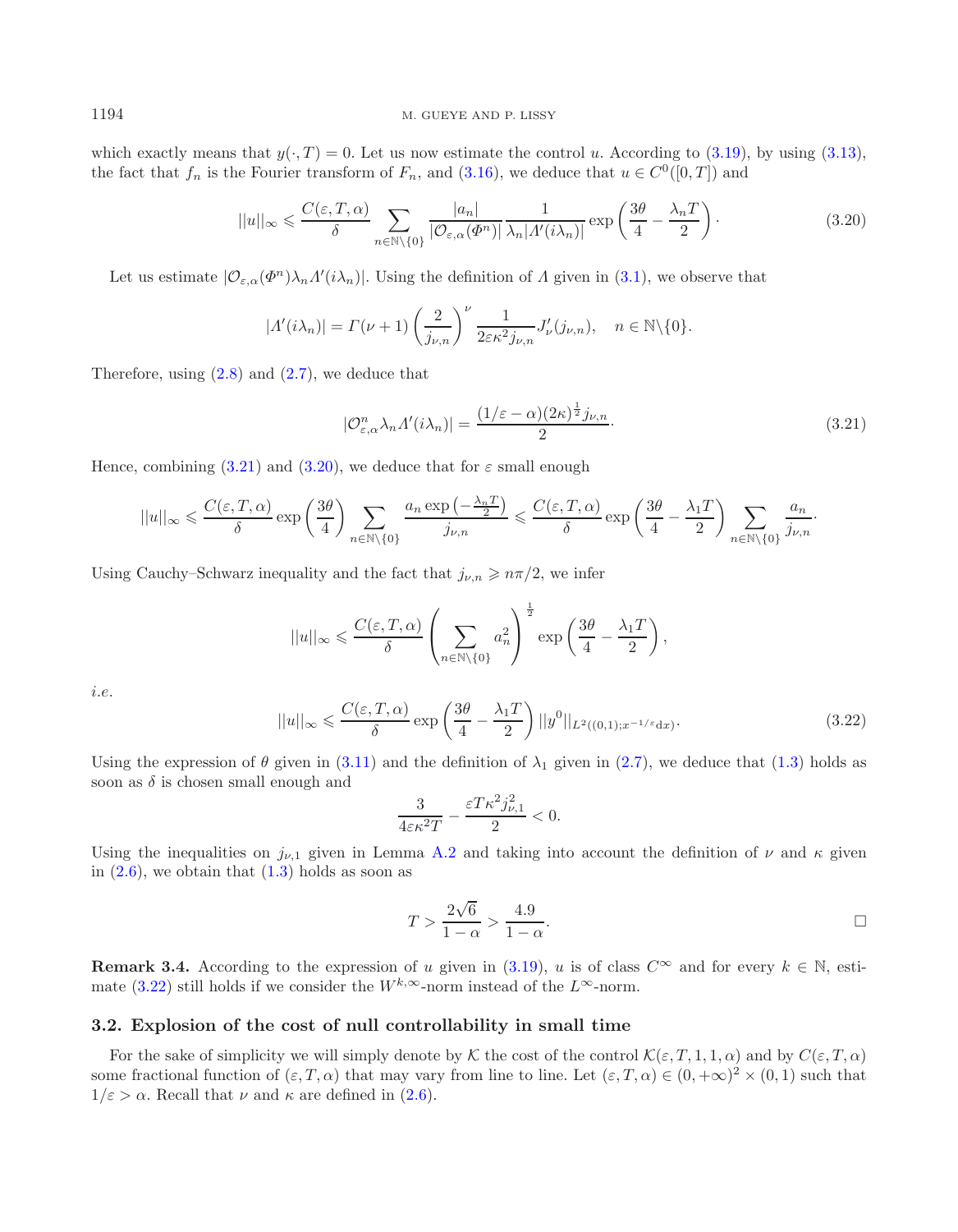<span id="page-11-0"></span>*Proof of Theorem* [1.3](#page-2-0). We define  $y^0 \in L^2((0,1); x^{-1/\varepsilon}dx)$  as follows:

<span id="page-11-4"></span>
$$
y^{0}(x) := x^{\frac{1}{2}(1/\varepsilon - \alpha)} J_{\nu}(j_{\nu,1}x^{\kappa}), \quad x \in (0,1).
$$

From Lemma  $(A.3)$  we infer

$$
\int_0^1 |y^0(x)|^2 x^{-1/\varepsilon} dx = \int_0^1 x^{-\alpha} J_\nu^2(j_{\nu,1} x^{\kappa}) dx = \frac{[J_\nu'(j_{\nu,1})]^2}{2\kappa}.
$$
 (3.23)

Let us consider some small parameter  $\eta > 0$ . We consider  $u \in U(\varepsilon, T, \alpha, y^0)$  such that (remind that the quantity  $K$  is not necessarily reached for some control u here)

<span id="page-11-1"></span>
$$
y(\cdot, T) \equiv 0
$$
 and  $||u||_{L^2(0,T)} \leq (\mathcal{K} + \eta)||y^0||_{L^2((0,1);x^{-1/\epsilon}dx)}$ . (3.24)

For any  $n \in \mathbb{N} \backslash \{0\}$ , let us define  $z^n : [0, L] \times [0, T] \mapsto \mathbb{R}$  by

$$
z^{n}(x,t) := x^{\frac{1}{2}(1/\varepsilon - \alpha)} J_{\nu}(j_{\nu,n}x^{\kappa}) \exp\left(\varepsilon (\kappa j_{\nu,n})^{2}(t-T)\right), \quad (x,t) \in (0,1) \times (0,T).
$$

Then, it is not difficult to check that  $z^{n}(t) \in \mathcal{H}^{s}$  for any  $s \geq 0$  and

<span id="page-11-3"></span><span id="page-11-2"></span>
$$
-z_t^n - \varepsilon (x^{\alpha+1} z_x^n)_x + x^\alpha z_x^n = 0, \quad (x, t) \in (0, 1) \times (0, T),
$$
  

$$
z^n(0, t) = 0, \quad z^n(1, t) = 0, \quad t \in (0, T).
$$

Moreover, from [\(2.9\)](#page-5-0) we get, for any  $s \geq \nu - 1/2$ ,

<span id="page-11-5"></span>
$$
\langle y^0, z^n(0) \rangle_{\mathcal{H}^{-s}, \mathcal{H}^s} = -\int_0^T u(t) \, \mathcal{O}_{\varepsilon, \alpha}(z^n)(t) \mathrm{d}t. \tag{3.25}
$$

<span id="page-11-6"></span>Then, using [\(3.23\)](#page-11-0), [\(3.25\)](#page-11-1), Lemma [\(A.3\)](#page-2-0) and Lemma [2.1,](#page-5-1) we get that for all  $n \in \mathbb{N}\backslash\{0\}$ 

$$
\frac{(1/\varepsilon - \alpha)(j_{\nu,n})^{\nu}}{2^{\nu} \Gamma(\nu+1)} \int_0^T u(t) \exp\left(\varepsilon (\kappa j_{\nu,n})^2 t\right) dt = -\delta_{1n} \frac{[J_{\nu}'(j_{\nu,1})]^2}{2\kappa}.
$$
\n(3.26)

Next we introduce the function  $v : \mathbb{C} \to \mathbb{C}$  defined by

<span id="page-11-8"></span><span id="page-11-7"></span>
$$
v(s) := \int_{-T/2}^{-T/2} u\left(t + \frac{T}{2}\right) e^{-ist} dt, \quad s \in \mathbb{C}.
$$
 (3.27)

Then, it is not difficult to see from  $(3.26)$  and  $(3.27)$  that we have

$$
v(i\varepsilon(\kappa j_{\nu,n})^2) = 0 \quad \text{if} \quad n \in \mathbb{N} \setminus \{0, 1\} \tag{3.28}
$$

and

$$
v(i\varepsilon(\kappa j_{\nu,1})^2) = -\frac{2^{\nu} \Gamma(\nu+1) [J_{\nu}'(j_{\nu,1})]^2}{(1-\alpha)(1/\varepsilon-\alpha)(j_{\nu,1})^{\nu}} \exp\left(-\frac{\varepsilon(\kappa j_{\nu,1})^2 T}{2}\right).
$$
 (3.29)

On the other hand, we readily have from [\(3.24\)](#page-11-4)

$$
|v(s)| \le \exp\left(\frac{T|\Im(s)|}{2}\right) \int_0^T |u(t)| \mathrm{d}t \le (\mathcal{K} + \eta) T^{1/2} \exp\left(\frac{T|\Im(s)|}{2}\right) \|y^0\|_{L^2((0,1);x^{-1/\varepsilon})} \, \mathrm{d}x. \tag{3.30}
$$

Let us introduce the function  $f\,:\,\mathbb{C}\to\mathbb{C}$  defined by

$$
f(s) := v\left(\frac{s - i\delta}{\varepsilon}\right), \quad s \in \mathbb{C},\tag{3.31}
$$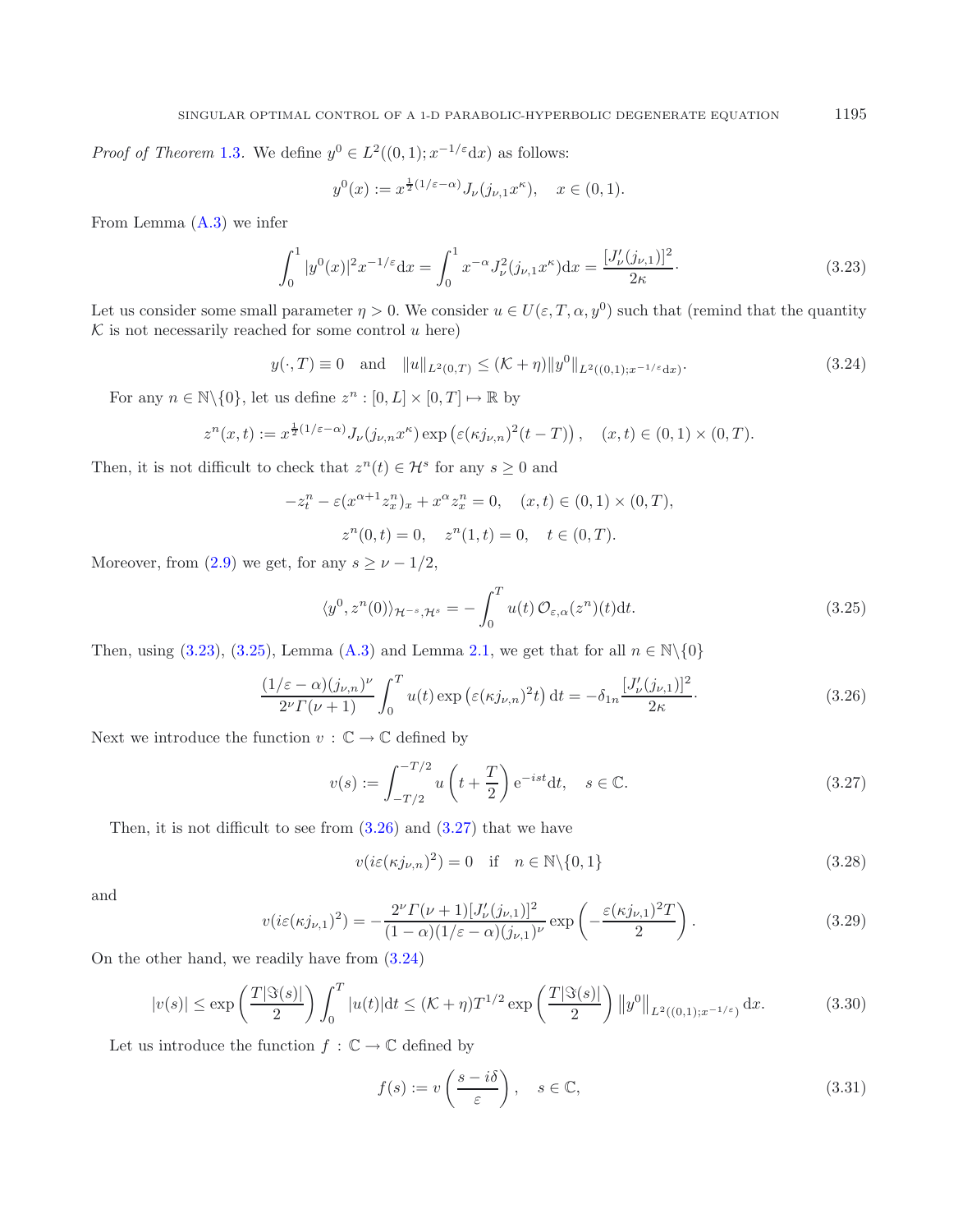for some  $\delta > 0$  that will be chosen later on. Then, it is not difficult to see that f is an entire function satisfying, thanks to  $(3.28)$ ,

<span id="page-12-3"></span>
$$
f(a_k) = 0, \quad k \in \mathbb{N} \setminus \{0, 1\}, \quad \text{with} \quad a_k := i\left( (\varepsilon \kappa j_{\nu,k})^2 + \delta \right), \quad k \in \mathbb{N} \setminus \{0\}. \tag{3.32}
$$

Moreover, thanks to  $(3.29)$  and  $(3.30)$  we infer

<span id="page-12-0"></span>
$$
f(a_1) = -\frac{2^{\nu} \Gamma(\nu + 1) [J_{\nu}'(j_{\nu,1})]^2}{(1 - \alpha)(1/\varepsilon - \alpha)(j_{\nu,1})^{\nu}} \exp\left(-\frac{\varepsilon (\kappa j_{\nu,1})^2 T}{2}\right)
$$
(3.33)

and

$$
\log|f(s)| \le \frac{T|\Im(s) - \delta|}{2\varepsilon} + \log\left((\mathcal{K} + \eta)T^{1/2}\frac{|J'_{\nu}(j_{\nu,1})|}{\sqrt{2\kappa}}\right). \tag{3.34}
$$

Before going further let us recall the following representation theorem  $(27)$ , p. 56).

**Theorem 3.5.** Let  $g(z)$  be an entire function of exponential type and suppose that

<span id="page-12-4"></span>
$$
\int_{-\infty}^{+\infty} \frac{\log^+|g(x)|}{1+x^2} \mathrm{d}x < \infty.
$$

*Denote by*  ${b_{\ell}}_{\ell \in \mathbb{N}}$  *the set of zeros of*  $g(z)$  *lying in*  $\Im(z) > 0$  (*each zero being repeated according to its multiplicity*). *Then, for*  $\Im(z) > 0$ 

$$
\log|g(z)| = \mathcal{A}\Im(z) + \sum_{\ell=1}^{\infty} \log\left|\frac{z-b_{\ell}}{z-\overline{b}_{\ell}}\right| + \frac{\Im(z)}{\pi} \int_{-\infty}^{+\infty} \frac{\log|g(s)|}{|s-z|^2} \mathrm{d}s,
$$

*where*

$$
\mathcal{A} = \limsup_{y \to +\infty} \frac{\log |g(iy)|}{y}.
$$

We apply Theorem [3.5](#page-12-0) to the function  $f$  defined in  $(3.31)$  and we obtain

$$
\log|f(a_1)| = \frac{\left((\varepsilon \kappa j_{\nu,1})^2 + \delta\right)T}{2\varepsilon} + \sum_{\ell=2}^{\infty} \log\left|\frac{a_1 - a_\ell}{a_1 - \overline{a}_\ell}\right| + \frac{\Im(a_1)}{\pi} \int_{-\infty}^{+\infty} \frac{\log|f(s)|}{|s - a_1|^2} ds. \tag{3.35}
$$

Thanks to [\(3.32\)](#page-12-1), and the fact that  $\Im(a_\ell) > 0$  for  $\ell \in \mathbb{N} \setminus \{0, 1\}$  we have

$$
\sum_{\ell=2}^{\infty} \log \left| \frac{a_1 - a_{\ell}}{a_1 - \overline{a}_{\ell}} \right| = \sum_{\ell=2}^{\infty} \log \left( \frac{(\varepsilon j_{\nu,\ell})^2 - (\varepsilon j_{\nu,1})^2}{2\delta/\kappa^2 + (\varepsilon j_{\nu,1})^2 + (\varepsilon j_{\nu,\ell})^2} \right)
$$
  

$$
\leq \sum_{\ell=2}^{\infty} \frac{1}{j_{\nu,\ell+1} - j_{\nu,l}} \int_{j_{\nu,l}}^{j_{\nu,l+1}} \log \left( \frac{\varepsilon^2 x^2}{2\delta/\kappa^2 + \varepsilon^2 x^2} \right) dx
$$
  

$$
\leq \frac{1}{\pi} \int_{j_{\nu,2}}^{\infty} \log \left( \frac{\varepsilon^2 x^2}{2\delta/\kappa^2 + \varepsilon^2 x^2} \right) dx,
$$

where we have used Lemma [A.2.](#page-1-2) Now, we make the change of variables

$$
\tau = \frac{\varepsilon \kappa}{\sqrt{2\delta}} x,
$$

then performing integration by parts we obtain

$$
\frac{\sqrt{2\delta}}{\varepsilon\kappa} \int_{\varepsilon\kappa j_{\nu,2}/\sqrt{2\delta}}^{\infty} \log\left(\frac{\tau^2}{1+\tau^2}\right) d\tau = -j_{\nu,2} \log\left(\frac{1}{1+2\delta/(\varepsilon\kappa j_{\nu,2})^2}\right) - 2\frac{\sqrt{2\delta}}{\varepsilon\kappa} \int_{\varepsilon\kappa j_{\nu,2}/\sqrt{2\delta}}^{\infty} \frac{1}{1+\tau^2} d\tau
$$

$$
= -j_{\nu,2} \log\left(\frac{1}{1+2\delta/(\varepsilon\kappa j_{\nu,2})^2}\right) - 2\frac{\sqrt{2\delta}}{\varepsilon\kappa} \left(\frac{\pi}{2} - \tan^{-1}\left(\varepsilon\kappa j_{\nu,2}/\sqrt{2\delta}\right)\right).
$$

<span id="page-12-2"></span><span id="page-12-1"></span>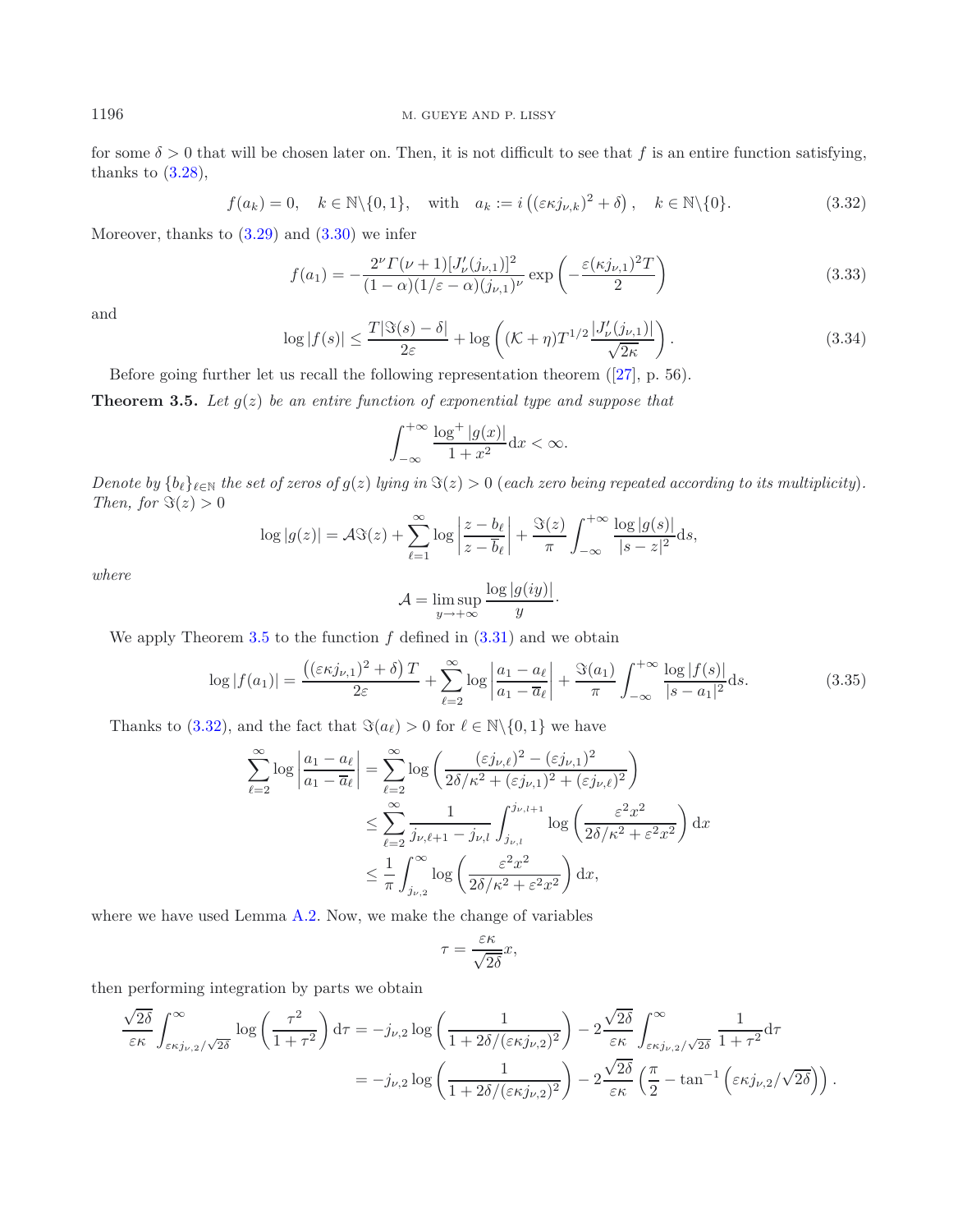Thus, we get for any  $(\varepsilon, T, \alpha) \in (0, +\infty)^2 \times (0, 1)$  such that  $1/\varepsilon > \alpha$  that

<span id="page-13-0"></span>
$$
\sum_{\ell=2}^{\infty} \log \left| \frac{a_1 - a_\ell}{a_1 - \overline{a}_\ell} \right| \le -\frac{\sqrt{2\delta}}{\varepsilon \kappa} + \frac{j_{\nu,2}}{\pi} \log \left( 1 + 2\delta / (\varepsilon \kappa j_{\nu,2})^2 \right) + \frac{2\sqrt{2\delta}}{\varepsilon \kappa \pi} \tan^{-1} \left( \varepsilon \kappa j_{\nu,2} / \sqrt{2\delta} \right). \tag{3.36}
$$

On the other hand, straightforward computations using  $(3.34)$  give for some  $C > 0$ 

<span id="page-13-3"></span><span id="page-13-2"></span><span id="page-13-1"></span>
$$
\frac{\Im(a_1)}{\pi} \int_{-\infty}^{+\infty} \frac{\log|f(s)|}{|s-a_1|^2} ds \le \frac{T\delta}{2\varepsilon} + \log\left((\mathcal{K}+\eta)T^{1/2}\frac{|J'_\nu(j_{\nu,1})|}{\sqrt{2\kappa}}\right) + C. \tag{3.37}
$$

At this point, combining [\(3.33\)](#page-12-3), [\(3.35\)](#page-12-4), [\(3.36\)](#page-13-0) and [\(3.37\)](#page-13-1), we have for any  $\delta > 0$  and some  $C > 0$  independent of  $(\varepsilon, T, \alpha)$ 

$$
\log \left( \frac{2^{\nu} \Gamma(\nu+1) [J_{\nu}'(j_{\nu,1})]^2}{(1-\alpha)(1/\varepsilon-\alpha)(j_{\nu,1})^{\nu}} \right) - \frac{\varepsilon (\kappa j_{\nu,1})^2 T}{2} \le \frac{\left( (\varepsilon \kappa j_{\nu,1})^2 + \delta \right) T}{2\varepsilon} + \frac{2\sqrt{2\delta}}{\varepsilon \kappa \pi} \tan^{-1} \left( \varepsilon \kappa j_{\nu,2}/\sqrt{2\delta} \right) -\frac{\sqrt{2\delta}}{\varepsilon \kappa} + \frac{j_{\nu,2}}{\pi} \log \left( 1 + 2\delta/(\varepsilon \kappa j_{\nu,2})^2 \right) + \frac{T\delta}{2\varepsilon} + \log \left( (\mathcal{K} + \eta) T^{1/2} \frac{|J_{\nu}'(j_{\nu,1})|}{\sqrt{2\kappa}} \right) + C. \quad (3.38)
$$

Taking the exponential in [\(3.38\)](#page-13-2), we obtain

$$
\exp\left(-(\varepsilon(\kappa j_{\nu,1})^{2}+\frac{\delta}{\varepsilon})T+\frac{\sqrt{2\delta}}{\varepsilon\kappa}-\frac{j_{\nu,2}}{\pi}\log\left(1+2\delta/(\varepsilon\kappa j_{\nu,2})^{2}\right)-\frac{2\sqrt{2\delta}}{\varepsilon\kappa\pi}\tan^{-1}\left(\frac{\varepsilon\kappa j_{\nu,2}}{\sqrt{2\delta}}\right)\right)\leq C(\varepsilon,T,\alpha)(K+\eta)\frac{|J'_{\nu}(j_{\nu,1})|(j_{\nu,1})^{\nu}}{2^{\nu}\Gamma(\nu+1)}.\tag{3.39}
$$

Using Lemma [A.2](#page-1-2) and making use of the definition of  $\nu$  in [\(2.6\)](#page-4-3), we obtain

<span id="page-13-5"></span><span id="page-13-4"></span>
$$
j_{\nu,n} \sim \frac{1}{\varepsilon(1-\alpha)}
$$
 as  $\varepsilon \to 0^+, n = 1, 2.$ 

Hence, for  $\varepsilon$  small enough one gets from [\(3.39\)](#page-13-3) that (remind the definition of  $\kappa$  given in [\(2.6\)](#page-4-3))

$$
\exp\left(\frac{1}{\varepsilon}\left(-\frac{T}{4} - \delta T + \frac{2\sqrt{2\delta}}{1-\alpha} - \frac{\ln(1+8\delta)}{(1-\alpha)\pi} - \frac{4\sqrt{2\delta}}{(1-\alpha)\pi}\tan^{-1}(\frac{1}{2\sqrt{2\delta}})\right)\right) \leq C(\varepsilon, T, \alpha)(\mathcal{K} + \eta) \frac{|J'_{\nu}(j_{\nu,1})| (j_{\nu,1})^{\nu}}{2^{\nu} \Gamma(\nu+1)}. (3.40)
$$

However, there is a hidden leading coefficient in the right hand side of [\(3.40\)](#page-13-4). Indeed, Using Lemma [A.4](#page-2-1) and the Stirling formula (see for example [\[1\]](#page-18-13), 6.1.39), we see that

$$
\frac{2^{\nu} \Gamma(\nu+1)}{|J_{\nu}'(j_{\nu,1})|(j_{\nu,1})^{\nu}} \sim C(\varepsilon, T, \alpha) \left(\frac{2}{e}\right)^{\nu} \quad \text{as} \quad \varepsilon \to 0^{+}.
$$
 (3.41)

We deduce, using  $(3.41)$  together with  $(3.40)$ , that

$$
\exp\left(\frac{1}{\varepsilon}\left(\frac{\ln(2)-1}{1-\alpha}-\frac{T}{4}-\delta T+\frac{2\sqrt{2\delta}}{1-\alpha}-\frac{\ln(1+8\delta)}{(1-\alpha)\pi}-\frac{4\sqrt{2\delta}}{(1-\alpha)\pi}\tan^{-1}(\frac{1}{2\sqrt{2\delta}})\right)\right)\leq C(\varepsilon,T,\alpha)(\mathcal{K}+\eta). \tag{3.42}
$$

Finally, by taking  $\eta$  small enough, we deduce that  $(1.4)$  holds as soon as

$$
\frac{\ln(2) - 1}{(1 - \alpha)} - \frac{T}{4} - \delta T + \frac{2\sqrt{2\delta}}{(1 - \alpha)} - \frac{\ln(1 + 8\delta)}{(1 - \alpha)\pi} - \frac{4\sqrt{2\delta}}{(1 - \alpha)\pi} \tan^{-1}\left(\frac{1}{2\sqrt{2\delta}}\right) > 0,
$$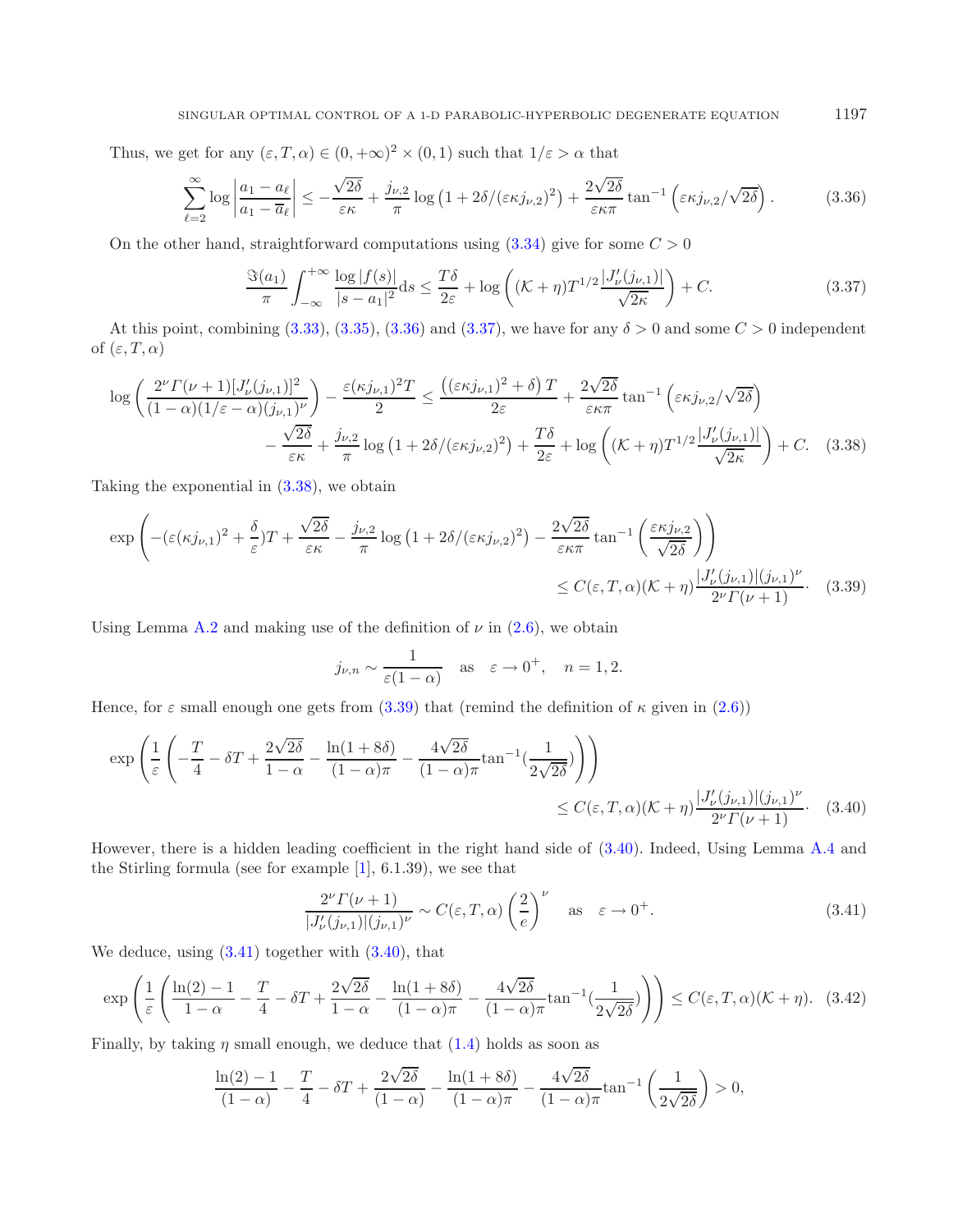i.e.

$$
T<\frac{4(-\pi+2\pi\sqrt{2\delta}-4\sqrt{2\delta}\tan^{-1}(\frac{1}{2\sqrt{2\delta}})+\pi\ln(2)-\ln(1+8\delta))}{(1-\alpha)\pi(1+4\delta)}.
$$

Maximizing the right-hand side with respect to  $\delta$  and taking a numerical approximation of the maximum (reached for  $\delta \simeq 1.37$ ), we infer the result.

## <span id="page-14-2"></span>Appendix A. Bessel functions

<span id="page-14-0"></span>Bessel functions of order  $\nu$  are solutions of the differential equation

<span id="page-14-1"></span>
$$
x^{2} \frac{d^{2} y}{dx^{2}} + x \frac{dy}{dx} + (x^{2} - \nu^{2})y = 0, \quad x \in (0, \infty).
$$

The Bessel functions  $J_{\nu}$  of the first kind that are finite at the origin, the Bessel functions  $Y_{\nu}$  of the second kind, that are linearly independent of  $J_{\nu}$ . Only the first type of Bessel functions will be relevant to our analysis.

It is possible to define the Bessel functions of the first kind by their Taylor series expansion around  $x = 0$ (see [\[32\]](#page-19-12) for various way to define the Bessel functions)

$$
J_{\nu}(x) = \sum_{m \ge 0} \frac{(-1)^m}{m! \Gamma(m + \nu + 1)} \left(\frac{x}{2}\right)^{2m + \nu}, \quad x \ge 0,
$$
 (A.1)

where  $\Gamma(\cdot)$  is the Gamma function. In particular, for  $\nu \in \mathbb{R}\setminus\{-\mathbb{N}^*\}$  and  $0 < x \leq \sqrt{\nu+1}$ , from  $(A.1)$  one can obtain (see [\[1\]](#page-18-13), 9.1.7, p. 360):

$$
J_{\nu}(x) \sim \frac{1}{\Gamma(\nu+1)} \left(\frac{x}{2}\right)^{\nu} \quad \text{as} \quad x \to 0^{+}.
$$
 (A.2)

Besides, Bessel functions of the first kind satisfy the recurrence formula ([\[1\]](#page-18-13), 9.1.27):

$$
xJ'_{\nu}(x) - \nu J_{\nu}(x) = -xJ_{\nu+1}(x).
$$
\n(A.3)

Let us now recall the following well-known asymptotic behavior of Bessel function  $J_{\nu}$ 

**Lemma A.1** ([\[19\]](#page-19-15), Lem. 7.2, p. 129). *For any*  $\nu \in \mathbb{R}$ 

$$
J_{\nu}(x) = \sqrt{\frac{2}{\pi x}} \left\{ \cos \left( x - \frac{\nu \pi}{2} - \frac{\pi}{4} \right) + \mathcal{O} \left( \frac{1}{x} \right) \right\} \quad \text{as} \quad x \to \infty. \tag{A.4}
$$

The function  $J_{\nu}$ , for  $\nu \ge -1$ , has an infinite number of real zeros  $j_{\nu,1} < j_{\nu,2} < \ldots$ , all of which are simple, with the possible exception of  $x = 0$ . We have the following informations on the location of the zeros of the Bessel functions  $J_{\nu}$ :

# **Lemma A.2** ([\[19\]](#page-19-15), Prop. 7.8). *Let*  $\nu \ge 0$ .

- 1. *The difference sequence*  $(j_{\nu,n+1} j_{\nu,n})_n$  *converges to*  $\pi$  *as*  $n \to +\infty$ *.*
- 2. The sequence  $(j_{\nu,n+1} j_{\nu,n})_n$  is strictly decreasing if  $|\nu| > \frac{1}{2}$ , strictly increasing if  $|\nu| < \frac{1}{2}$ , and constant if  $|\nu| = \frac{1}{2}$ .
- 3. *For* ν *large enough, one has*

$$
\nu + \nu^{\frac{1}{3}} < j_{\nu,1} < \nu + 4\nu^{\frac{1}{3}};
$$

The Bessel functions enjoy the following orthogonality property in [0, 1].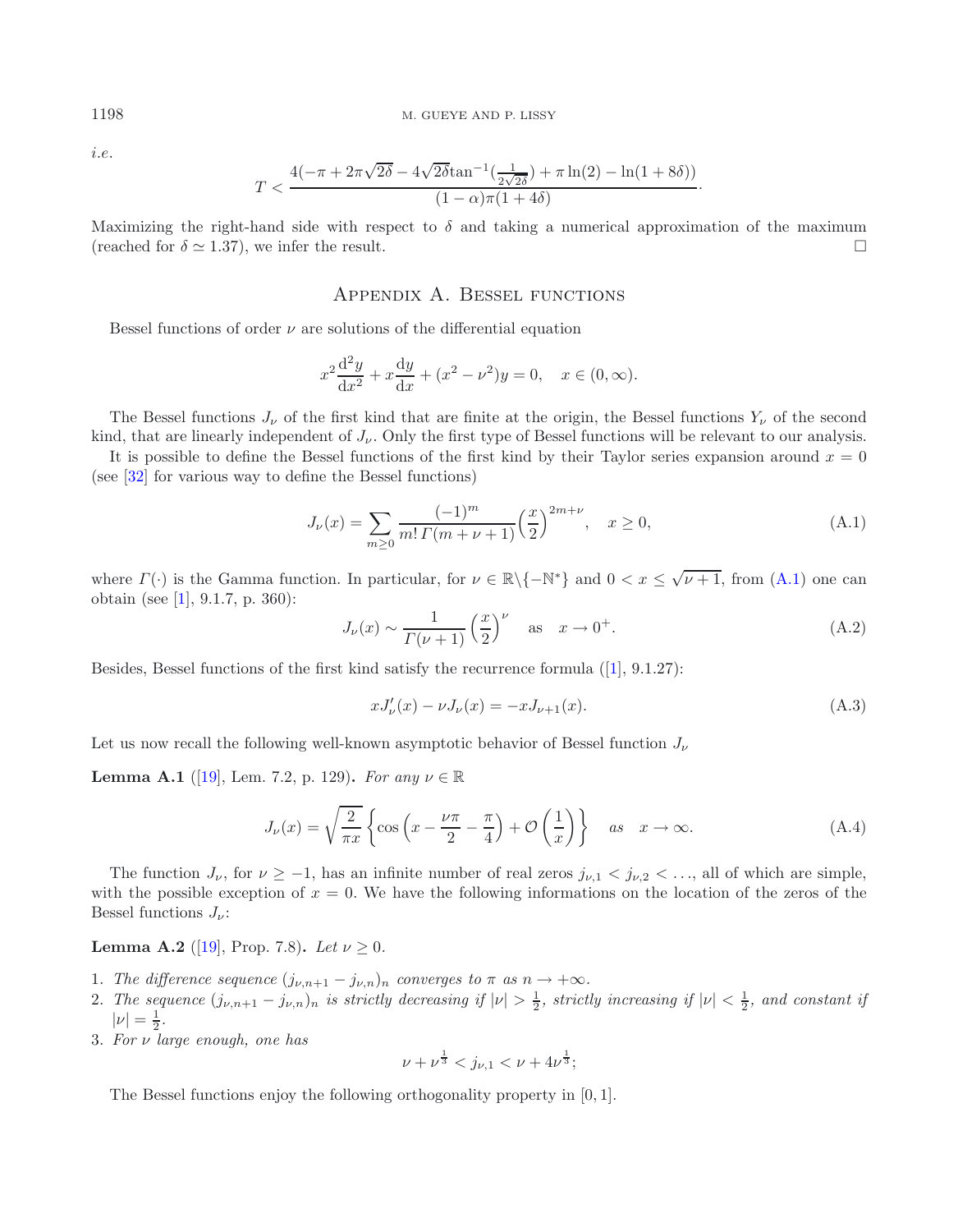**Lemma A.3** ([\[32\]](#page-19-12), p. 576). *For any*  $\nu \ge -1/2$ *,* 

<span id="page-15-0"></span>
$$
\int_0^1 x J_{\nu}(j_{\nu,n}x) J_{\nu}(j_{\nu,m}x) dx = \frac{\delta_{nm}}{2} [J'_{\nu}(j_{\nu,n})]^2.
$$
 (A.5)

*Equation* [\(A.5\)](#page-15-0) *enables us to prove that the family*

<span id="page-15-1"></span>
$$
\left\{ \frac{\sqrt{2y}}{|J_\nu'(j_{\nu,n})|} J_\nu\left(j_{\nu,n} \, y\right) \right\}_{n \in \mathbb{N} \backslash \left\{0\right\}}
$$

*forms an orthonormal basis of*  $L^2(0,1)$ *.* 

**Lemma A.4.** *For any*  $\nu \geq 0$  *and any*  $n \in \mathbb{N} \setminus \{0\}$  *we have* 

$$
\sqrt{j_{\nu,n}}|J'_{\nu}(j_{\nu,n})| = \sqrt{\frac{2}{\pi}} + O_{n \to \infty} \left(\frac{1}{j_{\nu,n}}\right).
$$
\n(A.6)

The proof of this result is left to the reader using Lemma [A.1](#page-1-1) and the recurrence formula [\(A.3\)](#page-14-1).

# Appendix B. The transport equation

Let  $T > 0$ ,  $L > 0$  and  $\alpha \in (0, 1)$ . We aim at giving a meaning to the following transport equation:

<span id="page-15-3"></span>
$$
\begin{cases}\n y_t + Mx^{\alpha}y_x = 0 & \text{in } (0, L) \times (0, T), \\
 y(0, t) = u(t) & \text{on } (0, T), \\
 y(x, 0) = y^0(x) & \text{in } (0, L).\n\end{cases}
$$
\n(B.1)

In all what follows, a function defined on some subset of  $\mathbb R$  will always be extended on  $\mathbb R$  by 0.

We define the following spaces of regular functions:

$$
C_{\alpha}([0,T] \times [0,L]) := \{ g \in C^{0}([0,T] \times [0,L]) | g_t \in C^{0}([0,T] \times [0,L]), x^{\alpha} g_x \in C^{0}([0,T] \times [0,L]) \}
$$
(B.2)

and

<span id="page-15-2"></span>
$$
S_{\alpha}((0,T) \times (0,L)) := W^{1,1}((0,T), L^1(0,L)) \cap L^1((0,T), W^1_{\alpha}(0,L)),
$$
\n(B.3)

where

$$
W_{\alpha}^1(0,L):=\{\varphi\in L^1(0,L)| (x^{\alpha}\varphi)_x\in L^1(0,L)\}.
$$

One observes that functions  $g \in S_\alpha((0,T) \times (0,L))$  are notably such that

$$
x^{\alpha}g \in C^{0}([0, L], L^{1}(0, T)), g \in C^{0}([0, T], L^{1}(0, L)).
$$
\n(B.4)

We will assume from now on that

$$
y^0 \in L^{\infty}(0, L), \ u \in L^{\infty}(0, T). \tag{B.5}
$$

If  $y \in C_\alpha([0,T] \times [0,L])$  and verifies [\(B.1\)](#page-15-1) everywhere, then necessarily  $y^0 \in C^0([0,L])$ ,  $u \in C^0([0,T])$  and  $y^0(0) = u(0)$ . Then, for every  $\varphi \in S_\alpha((0,T) \times (0,L))$ , one has, using integrations by parts and  $(B.5)$ ,

$$
-\int_0^T \int_0^L y(\varphi_t + (x^{\alpha}\varphi)_x) dxdt + \int_0^T y(L,t)L^{\alpha}\varphi(L,t)dt - \int_0^T u(t)\{x^{\alpha}\varphi(x,t)\}_{|x=0} dt + \int_0^L y(x,T)\varphi(x,T)dx - \int_0^L y^0(x)\varphi(x,0)dx = 0.
$$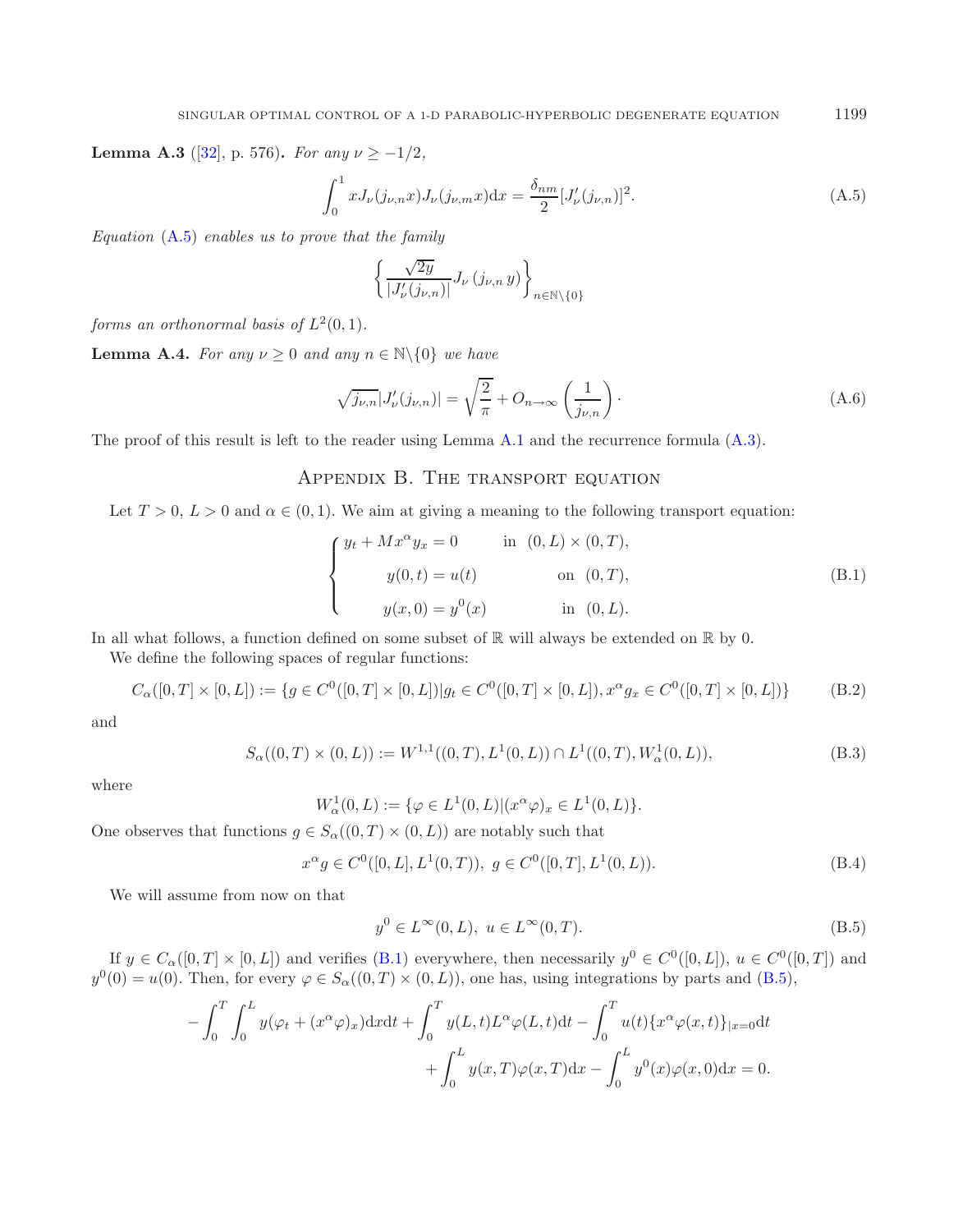This computation justifies the following definition:

**Definition B.1.** A *weak solution* of the Cauchy problem [\(B.1\)](#page-15-1) is a function  $y \in L^{\infty}((0,T) \times (0,L))$  such that, for every  $\varphi \in S_\alpha((0,T) \times (0,L))$  verifying moreover

<span id="page-16-4"></span><span id="page-16-3"></span><span id="page-16-2"></span>
$$
\varphi(L, \cdot) = 0 \text{ in } (0, T), \tag{B.6}
$$

$$
\varphi(\cdot, T) = 0 \text{ in } (0, L),\tag{B.7}
$$

one has

$$
-\int_0^T \int_0^L (\varphi_t + (x^{\alpha}\varphi)_x) y \, dx \, dt - \int_0^T u(t) \{ x^{\alpha}\varphi(x,t) \}_{|x=0} \, dt - \int_0^L y^0(x) \varphi(x,0) \, dx = 0. \tag{B.8}
$$

We are now going to prove the following well-posedness result for the Cauchy problem  $(B.1)$ :

**Theorem B.2.** *The Cauchy Problem* [\(B.1\)](#page-15-1) *has a unique weak solution verifying moreover*

$$
||y||_{L^{\infty}((0,T)\times(0,L))} \le \max (||y^{0}||_{L^{\infty}(0,L)}, ||u||_{L^{\infty}(0,L)})
$$
\n(B.9)

*Proof of Theorem* [B.2](#page-5-3). One can compute explicitly the characteristic curves of  $(B.1)$ : let  $x_0 \in (0, L)$ , the solutions of the ordinary differential equation

<span id="page-16-1"></span><span id="page-16-0"></span>
$$
\begin{cases}\nx' = x^{\alpha}, \\
x(0) = x_0\n\end{cases}
$$

are given in the following way for every  $t \in \mathbb{R}$ :

$$
x(t) = (x_0^{1-\alpha} + (1-\alpha)t)^{\frac{1}{1-\alpha}}, \ t > -\frac{x_0^{1-\alpha}}{1-\alpha}, \ x(t) = 0, \ t \leq -\frac{x_0^{1-\alpha}}{1-\alpha}.
$$
 (B.10)

**Remark B.3.** We remark that the characteristic curves intersect (and are even mixed up), but only for  $x = 0$ . There is some hope to use these characteristic curves to exhibit some solutions because for every point in  $(0, T) \times (0, L)$ , there exists a unique characteristic curves coming to that point.

**Existence**. we consider

$$
y(t,x) := y^0 \left( \left( x^{1-\alpha} - t(1-\alpha) \right)^{\frac{1}{1-\alpha}} \right) + u \left( \left( t - \frac{x^{1-\alpha}}{1-\alpha} \right). \tag{B.11}
$$

One readily verifies that  $y \in L^{\infty}((0,T) \times (0,L))$ . Let us know introduce  $(y_n^0)_{n \in \mathbb{N}}$  a sequence of functions in  $C_0^1([0,L])$  converging to  $y^0$  in  $L^\infty(0,L)$  for the weak-\* topology and  $(u_n)_{n\in\mathbb{N}}$  a sequence of functions in  $C_0^1(0,T)$ converging to u in  $L^{\infty}(0,T)$  for the weak-\* topology. Let

$$
y_n(t,x) := y_n^0\left(\left(x^{1-\alpha} - t(1-\alpha)\right)^{\frac{1}{1-\alpha}}\right) + u_n\left(t - \frac{x^{1-\alpha}}{1-\alpha}\right). \tag{B.12}
$$

 $y_n$  is differentiable with respect to t,  $x^\alpha \partial_x y_n$  has a meaning at every point  $(t, x)$ , and one has

$$
\partial_t y_n(t,x) = -(x^{1-\alpha} + (1-\alpha)t)^{\frac{\alpha}{1-\alpha}} y_n^{0'} \left( (x^{1-\alpha} - t(1-\alpha))^{\frac{1}{1-\alpha}} \right) + u'_n \left( t - \frac{x^{1-\alpha}}{1-\alpha} \right)
$$

$$
= -x^{\alpha} \partial_x y_n(t,x).
$$

This implies that  $y_n$  satisfies [\(B.1\)](#page-15-1) in the classical sense and one verifies that  $y \in C_\alpha([0,T] \times [0,L])$ . From equality [\(B.12\)](#page-16-1), we obtain

$$
||y_n||_{L^{\infty}((0,T)\times(0,L))} \leqslant \max(||y_n^0||_{L^{\infty}(0,L)}, ||u_n||_{L^{\infty}(0,T)}).
$$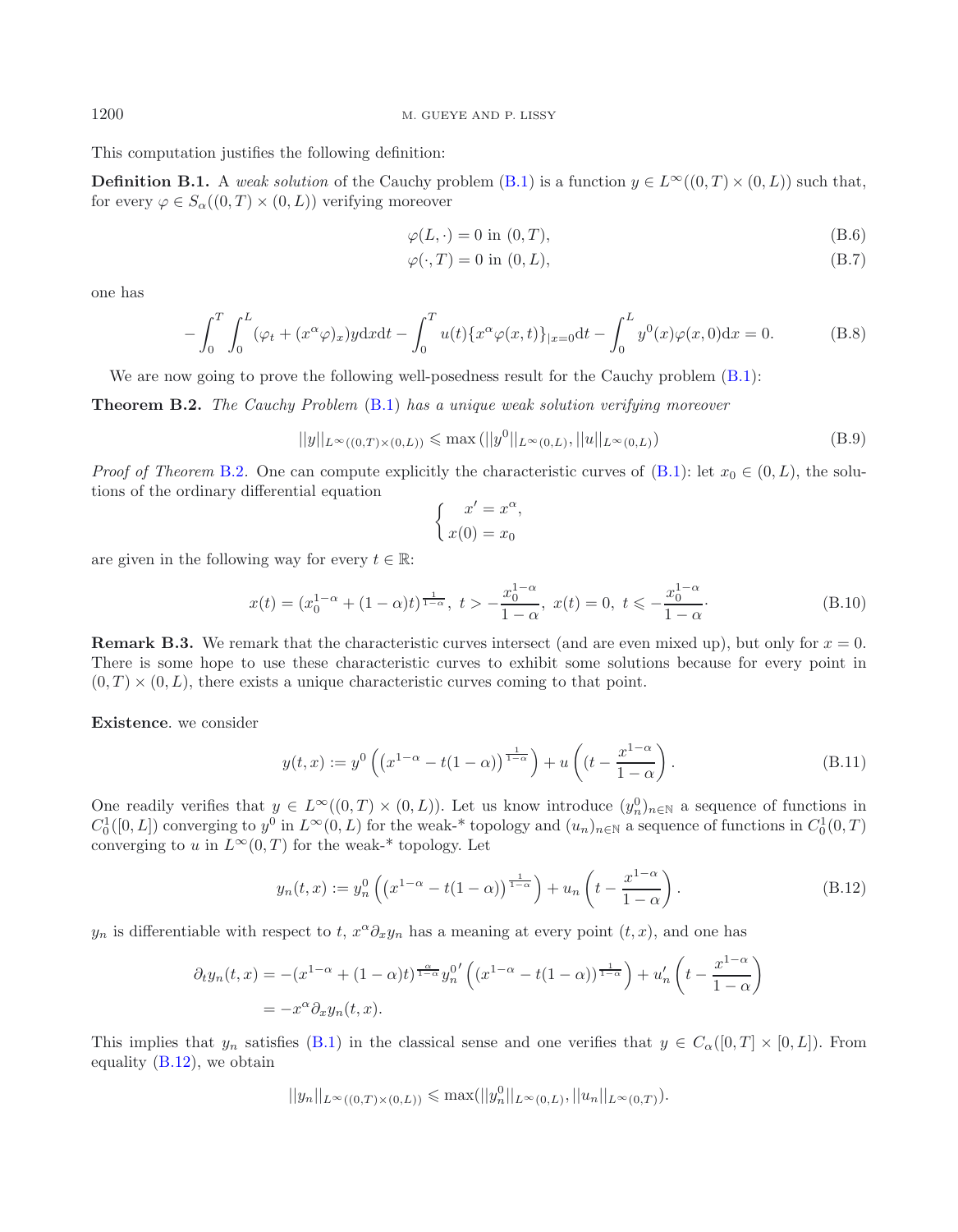Since the sequences  $(y_n^0)_{n\in\mathbb{N}}$  and  $(u_n)_{n\in\mathbb{N}}$  converge for weak-\*  $L^\infty$ -topology, theses sequences are bounded for the strong  $L^{\infty}$ -topology. This implies that  $(y_n)_{n\in\mathbb{N}}$  is bounded in  $L^{\infty}((0,T)\times(0,L))$ , hence, up to some subsequence  $y_n \triangleq y$  in the weak-\*  $L^{\infty}$ -topology.

The only thing that remains to prove is that y is a weak solution of  $(B.1)$ . Using that for all n,  $y_n$  is a weak solution of [\(B.1\)](#page-15-1), we obtain that for every  $\varphi \in S_\alpha((0,T) \times (0,L))$  verifying moreover [\(B.6\)](#page-16-2) and [\(B.7\)](#page-16-3),

<span id="page-17-0"></span>
$$
- \int_0^T \int_0^L (\varphi_t + (x^{\alpha} \varphi)_x) y_n dx dt - \int_0^T u_n(t) (x^{\alpha} \varphi(t, x))_{|x=0} dt - \int_0^L y_n^0(x) \varphi(0, x) dx = 0.
$$

One can make  $n \to \infty$  in this equality (see notably [\(B.4\)](#page-15-3)). We obtain that y is a weak solution of [\(B.1\)](#page-15-1).

**Uniqueness.** Let  $y_1$  and  $y_2$  be two solutions of [\(B.1\)](#page-15-1) (with initial condition  $y^0$  and boundary condition u) and let us consider  $y := y_1 - y_2$ . y is a weak solution of

<span id="page-17-1"></span>
$$
\begin{cases}\n y_t + x^{\alpha} y_x = 0 & \text{in } (0, T) \times (0, L), \\
 y(0, x) = 0 & \text{in } (0, L), \\
 y(t, 0) = 0 & \text{in } (0, T).\n\end{cases}
$$
\n(B.13)

We want to prove that necessarily  $y \equiv 0$ . Using [\(B.13\)](#page-17-0) and [\(B.8\)](#page-16-4), necessarily for every  $\varphi \in S_{\alpha}((0,T) \times (0,L))$ verifying [\(B.6\)](#page-16-2) and [\(B.7\)](#page-16-3),

$$
-\int_0^T \int_0^L (\varphi_t + (x^{\alpha}\varphi)_x) y \, dx \, dt = 0. \tag{B.14}
$$

Let us consider some  $\Phi \in C_0^{\infty}((0,T) \times (0,L))$ . We want to solve the following backward problem:

$$
\begin{cases}\n z_t + (x^{\alpha}z)_x = \Phi & \text{in } (0, T) \times (0, L), \\
 z(T, x) = 0 & \text{in } (0, L), \\
 z(t, L) = 0 & \text{in } (0, T).\n\end{cases}
$$
\n(B.15)

We define a solution of  $(B.15)$  in the following way:

$$
z(t,x) = -\int_0^{T-t} \frac{(x^{1-\alpha} + (1-\alpha)(T-t-r))^\frac{\alpha}{1-\alpha}}{x^{\alpha}} \Phi(T-r, (x^{1-\alpha} + (1-\alpha)(T-t-r)))^\frac{1}{1-\alpha}) dr.
$$

One readily verifies that z verifies [\(B.6\)](#page-16-2) and [\(B.7\)](#page-16-3). What is not clear is whether  $z \in S_{\alpha}(0,T) \times (0,L)$ ). One has for every  $t$  and  $x$ 

$$
|z(t,x)| \leqslant \frac{C(T,L)||\Phi||_{\infty}}{x^{\alpha}},
$$

which implies that  $z \in L^1((0,T) \times (0,L))$ . Since  $\Phi \in C_0^{\infty}((0,T) \times (0,L)$  and z verifies  $(B.15)$  in  $\mathcal{D}'((0,T) \times (0,L)$ , as soon as  $(x^{\alpha}z)_x \in L^1((0,T) \times (0,L))$ , we have  $z_t \in L^1((0,T) \times (0,L))$ . Let us compute

$$
(x^{\alpha}z)_x(t,x) = -\int_0^{T-t} \alpha x^{-\alpha} (x^{1-\alpha} + (1-\alpha)(T-t-r))^{\frac{2\alpha-1}{1-\alpha}}) \Phi\left(T-r, (x^{1-\alpha} + (1-\alpha)(T-t-r))^{\frac{2\alpha}{1-\alpha}}\right) dr - \int_0^{T-t} x^{-\alpha} (x^{1-\alpha} + (1-\alpha)(T-t-r))^{\frac{2\alpha}{1-\alpha}} dx
$$
  
 
$$
\times \Phi_x \left(T-r, (x^{1-\alpha} + (1-\alpha)(T-t-r))^{\frac{1}{1-\alpha}}\right) dr.
$$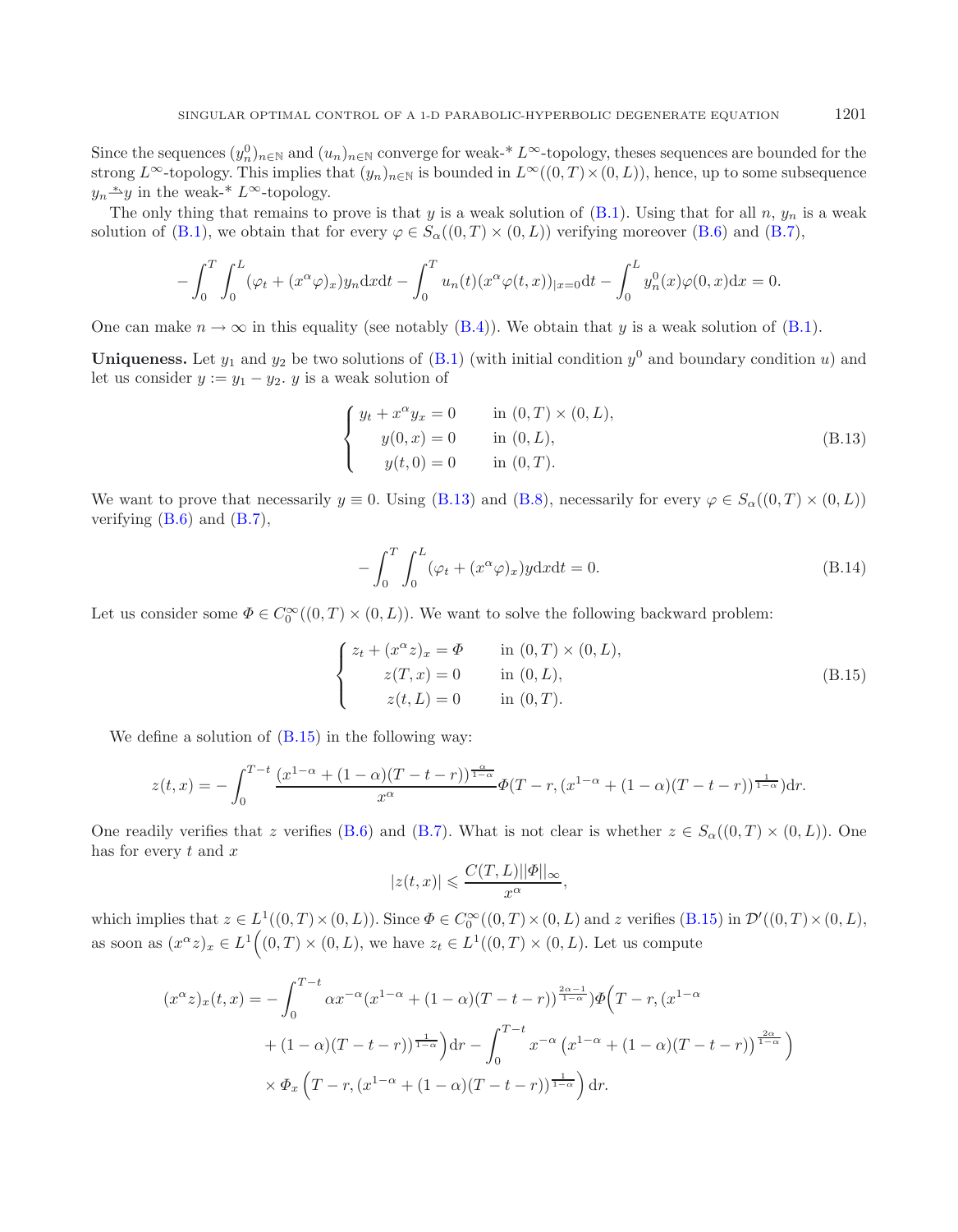For  $\alpha \geqslant 1/2$  we have

$$
\left| -\int_0^{T-t} \alpha x^{-\alpha} (x^{1-\alpha} + (1-\alpha)(T-t-r))^{2\alpha-1 \over 1-\alpha}) \Phi(T-r, (x^{1-\alpha} + (1-\alpha)(T-t-r))^{1 \over 1-\alpha}) dr \right| \leq C(T, L) \|\Phi\|_{\infty} x^{-\alpha},
$$

and for  $\alpha \leqslant 1/2$  we have

$$
\left| -\int_0^{T-t} \alpha x^{-\alpha} (x^{1-\alpha} + (1-\alpha)(T-t-r))^{2\alpha-1 \over 1-\alpha}) \Phi(T-r, (x^{1-\alpha} + (1-\alpha)(T-t-r))^{1 \over 1-\alpha}) dr \right| \leq C(T, L) \|\Phi\|_{\infty} x^{\alpha-1}.
$$

We also have

$$
\left| - \int_0^{T-t} x^{-\alpha} (x^{1-\alpha} + (1-\alpha)(T-t-r))^\frac{2\alpha}{1-\alpha} \Phi_x(T-r, (x^{1-\alpha} + (1-\alpha)(T-tr)))^\frac{1}{1-\alpha}) dr \right| \leq C(T,L) ||\Phi_x||_\infty x^{-\alpha},
$$

so that  $(x^{\alpha}z)_x \in L^1(0,T)$ . We deduce that in both cases  $(x^{\alpha}z)_x \in L^1((0,T) \times (0,L))$ . We deduce that  $z \in$  $S_{\alpha}((0,T) \times (0,L))$  as wanted, and the desired result follows.

*Acknowledgements.* The authors wish to thank J.-M Coron for having suggested this problem and for many fruitful discussions. They also wish to thank E. Cerpa for his valuable comments that helped to improve this paper.

#### **REFERENCES**

- <span id="page-18-13"></span>[1] M. Abramowitz and I.A. Stegun, Handbook of mathematical functions with formulas, graphs and mathematical tables. Vol. 55 of Appl. Math. Series. National Bureau of Standards (1964).
- <span id="page-18-0"></span>[2] L. Ambrosio, Transport equation and Cauchy Problem for BV vector fields. Invent. Math. **158** (2004) 227–260.
- <span id="page-18-12"></span>[3] S.A. Avdonin and S.A. Ivanov, Families of Exponentials: The Method of Moments in Controllability Problems for Distributed Parameter Systems. Cambridge University Press, Cambridge New York (1995).
- <span id="page-18-5"></span>[4] P. Cannarsa, P. Martinez and J. Vancostenoble, Carleman estimates for a class of degenerate parabolic operators. SIAM J. Control Optim. **47** (2008) 1–19.
- <span id="page-18-6"></span>[5] P. Cannarsa, J. Tort and M. Yamamoto, Unique continuation and approximate controllability for a degenerate parabolic equation. Appl. Anal. **91** (2012) 1409–1425.
- <span id="page-18-9"></span>[6] N. Carreno and S. Guerrero, On the non-uniform null controllability of a linear KdV equation. Asymptot. Anal. **94** (2015) 33–69.
- <span id="page-18-2"></span>[7] J.-M. Coron and S. Guerrero, Singular optimal control: A linear 1-D parabolic-hyperbolic example. Asymptot. Anal. **44** (2005) 237–257.
- <span id="page-18-1"></span>[8] R.J. DiPerna and P.-L. Lions, Ordinary differential equations, transport theory and Sobolev spaces. Invent. Math. **98** (1989) 511–547.
- <span id="page-18-3"></span>[9] H.O. Fattorini and D.L. Russell, Exact controllability theorems for linear parabolic equations in one space dimension. Arch. Ration. Mech. Anal. **43** (1971) 272–292.
- <span id="page-18-4"></span>[10] A.V. Fursikov and O.Y. Imanuvilov, Controllability of Evolution Equations. Vol. 34 of Lecture Notes. Seoul National University, Korea (1996).
- <span id="page-18-7"></span>[11] O. Glass, A complex-analytic approach to the problem of uniform controllability of a transport equation in the vanishing viscosity limit. J. Funct. Anal. **258** (2010) 852–868.
- <span id="page-18-10"></span>[12] O. Glass and S. Guerrero, On the uniform controllability of the Burgers equation. SIAM J. Control Optim. **46** (2007) 1211– 1238.
- <span id="page-18-11"></span>[13] O. Glass and S. Guerrero, Uniform controllability of a transport equation in zero diffusion-dispersion limit. Math. Models Methods Appl. Sci. **19** (2009) 1567–1601.
- <span id="page-18-8"></span>[14] S. Guerrero and G. Lebeau, Singular optimal control for a transport-diffusion equation. Commun. Partial Differ. Eq. **32** (2007) 1813–1836.